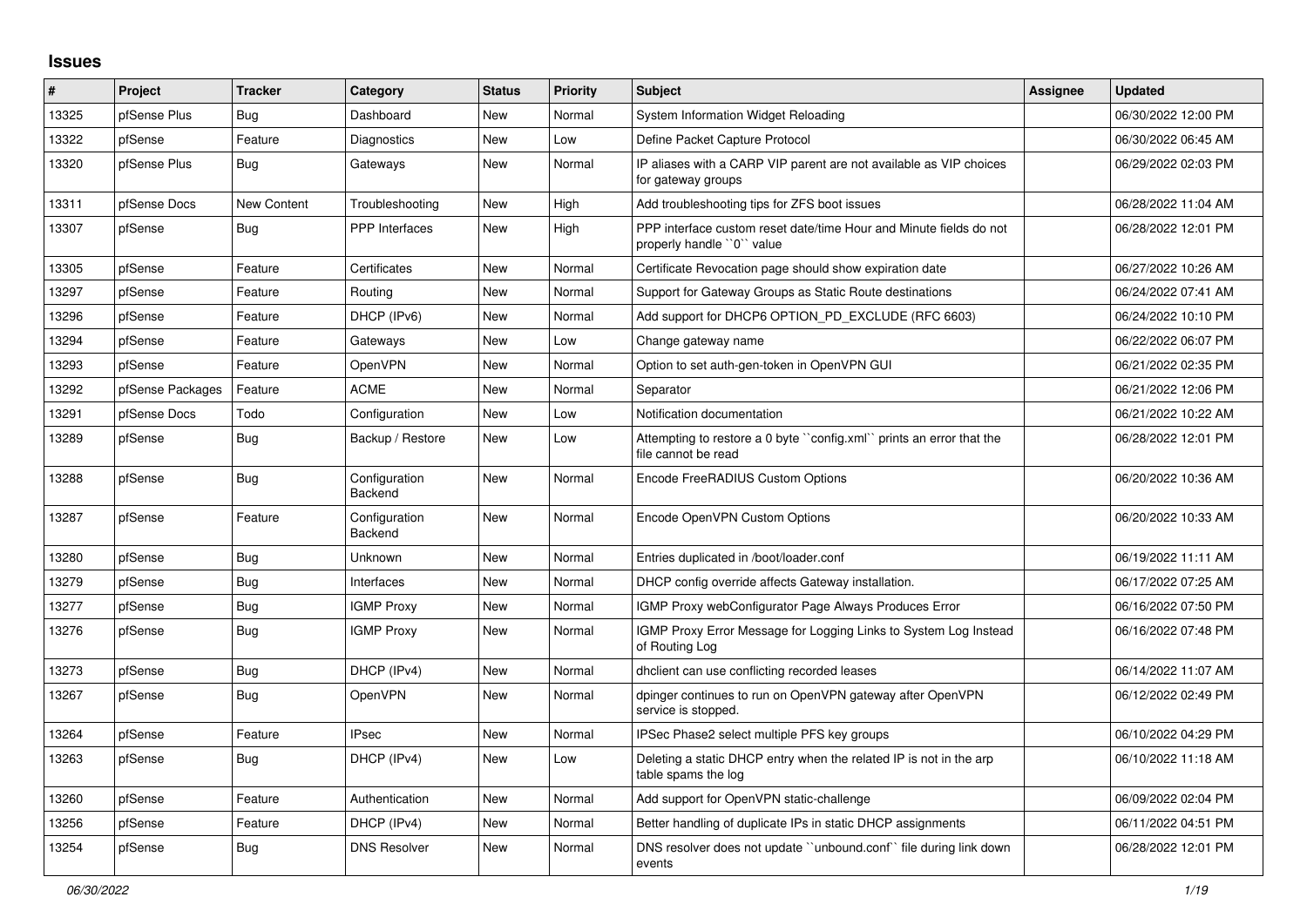| #     | Project          | <b>Tracker</b> | Category              | <b>Status</b> | <b>Priority</b> | Subject                                                                                          | Assignee | <b>Updated</b>      |
|-------|------------------|----------------|-----------------------|---------------|-----------------|--------------------------------------------------------------------------------------------------|----------|---------------------|
| 13253 | pfSense          | <b>Bug</b>     | DHCP (IPv6)           | <b>New</b>    | Normal          | 'dhcp6c'' is not restarted when applying settings when multiple<br>WANs are configured for DHCP6 |          | 06/28/2022 12:01 PM |
| 13252 | pfSense          | <b>Bug</b>     | Upgrade               | <b>New</b>    | Normal          | reduce frequency of php-fpm socket connection attempts from<br>check reload status               |          | 06/12/2022 11:11 AM |
| 13249 | pfSense          | Bug            | Console Menu          | <b>New</b>    | Normal          | Running playback comands multiple times results in PHP error                                     |          | 06/06/2022 07:02 AM |
| 13248 | pfSense          | Regression     | DHCP (IPv6)           | <b>New</b>    | Normal          | IPv6 Router Advertisements runs when config.xml does not contain<br>an entry for the interface   |          | 06/05/2022 07:44 PM |
| 13247 | pfSense Packages | Bug            | open-vm-tools         | <b>New</b>    | Low             | Open-VM-Tools service actions do not work                                                        |          | 06/05/2022 07:09 PM |
| 13246 | pfSense Packages | Feature        | iperf                 | <b>New</b>    | Normal          | iperf3 service controls do not work                                                              |          | 06/05/2022 06:51 PM |
| 13244 | pfSense          | Feature        | Web Interface         | New           | Normal          | Add help text under Timezone settings in the GUI                                                 |          | 06/03/2022 01:00 PM |
| 13242 | pfSense          | Feature        | Gateway Monitoring    | New           | Normal          | Enhancements to static route creation/deletion for dpinger monitor<br>IPs                        |          | 06/03/2022 11:20 AM |
| 13237 | pfSense          | <b>Bug</b>     | DHCP (IPv6)           | <b>New</b>    | Normal          | dhcp6c script cannot be executed safely                                                          |          | 06/01/2022 11:20 AM |
| 13236 | pfSense Docs     | Todo           | Products              | <b>New</b>    | Normal          | Document link speed limitations with igc and ix on 6100/4100                                     |          | 05/31/2022 05:53 PM |
| 13227 | pfSense          | Feature        | <b>IPsec</b>          | <b>New</b>    | High            | Enable IPSec Virtual IP Pool assignment by Radius for Mobile Users<br>- SIMPLE FIX               |          | 05/27/2022 10:15 AM |
| 13224 | pfSense          | <b>Bug</b>     | <b>Notifications</b>  | <b>New</b>    | Normal          | Email notification flood when UPS (NUT) and WAN send notifications                               |          | 05/27/2022 01:58 AM |
| 13222 | pfSense          | <b>Bug</b>     | UPnP/NAT-PMP          | <b>New</b>    | Normal          | CARP IP does not listen for NAT-PMP packets                                                      |          | 05/26/2022 02:28 PM |
| 13220 | pfSense          | Feature        | Captive Portal        | New           | Very Low        | Voucher per-roll bandwidth restrictions and traffic quotas                                       |          | 05/26/2022 08:16 AM |
| 13219 | pfSense          | Feature        | <b>Captive Portal</b> | <b>New</b>    | Very Low        | Enable/Disable single voucher roll                                                               |          | 05/26/2022 08:14 AM |
| 13207 | pfSense Packages | Feature        | pfBlockerNG           | <b>New</b>    | Normal          | The feed column on the Alerts page is confusing                                                  |          | 05/24/2022 04:56 AM |
| 13206 | pfSense Plus     | Bug            | Hardware / Drivers    | <b>New</b>    | Normal          | SG-3100 LED GPIO hangs                                                                           |          | 06/11/2022 07:01 PM |
| 13202 | pfSense Packages | Bug            | pfBlockerNG           | <b>New</b>    | Normal          | Missing Protocols on IP Feed Groups Advanced Inbound/Outbound<br><b>Firewall Rule settings</b>   |          | 05/23/2022 08:58 AM |
| 13201 | pfSense Packages | Feature        | pfBlockerNG           | <b>New</b>    | Normal          | Add FireHol Security IP Feeds                                                                    |          | 05/23/2022 06:34 AM |
| 13200 | pfSense Packages | Feature        | pfBlockerNG           | <b>New</b>    | Normal          | Custom DNS Servers for Alert settings                                                            |          | 05/23/2022 06:16 AM |
| 13199 | pfSense Packages | Feature        | pfBlockerNG           | <b>New</b>    | Normal          | Feed groups should not have the first listing in the group bar                                   |          | 05/23/2022 06:03 AM |
| 13198 | pfSense Packages | Feature        | pfBlockerNG           | <b>New</b>    | Normal          | Dark Theme Styling issues - Alerts White bar                                                     |          | 05/23/2022 06:05 AM |
| 13197 | pfSense Packages | Feature        | pfBlockerNG           | <b>New</b>    | Normal          | Put a Single donation link and a proper patreon lin in the pfBlocker<br>Support Banner / Widget  |          | 05/23/2022 05:35 AM |
| 13196 | pfSense Packages | Feature        | pfBlockerNG           | New           | Normal          | remove NoVirusThanks feed                                                                        |          | 05/23/2022 06:05 AM |
| 13195 | pfSense Packages | Feature        | pfBlockerNG           | New           | Normal          | Dedicated website for Feed mangement - Community Driven                                          |          | 05/23/2022 05:22 AM |
| 13194 | pfSense Packages | Bug            | pfBlockerNG           | New           | Normal          | Remove dead Malc0de feed                                                                         |          | 05/23/2022 05:16 AM |
| 13187 | pfSense          | Documentation  | Upgrade               | New           | Normal          | Azure Frequently asked questions                                                                 |          | 05/20/2022 06:52 AM |
| 13180 | pfSense Packages | Bug            | pfBlockerNG           | New           | High            | High CPU Utilization with pfb_filter <sup>[]</sup> since PfBlockerNG update to<br>devel 3.1.0 4  |          | 06/14/2022 08:00 AM |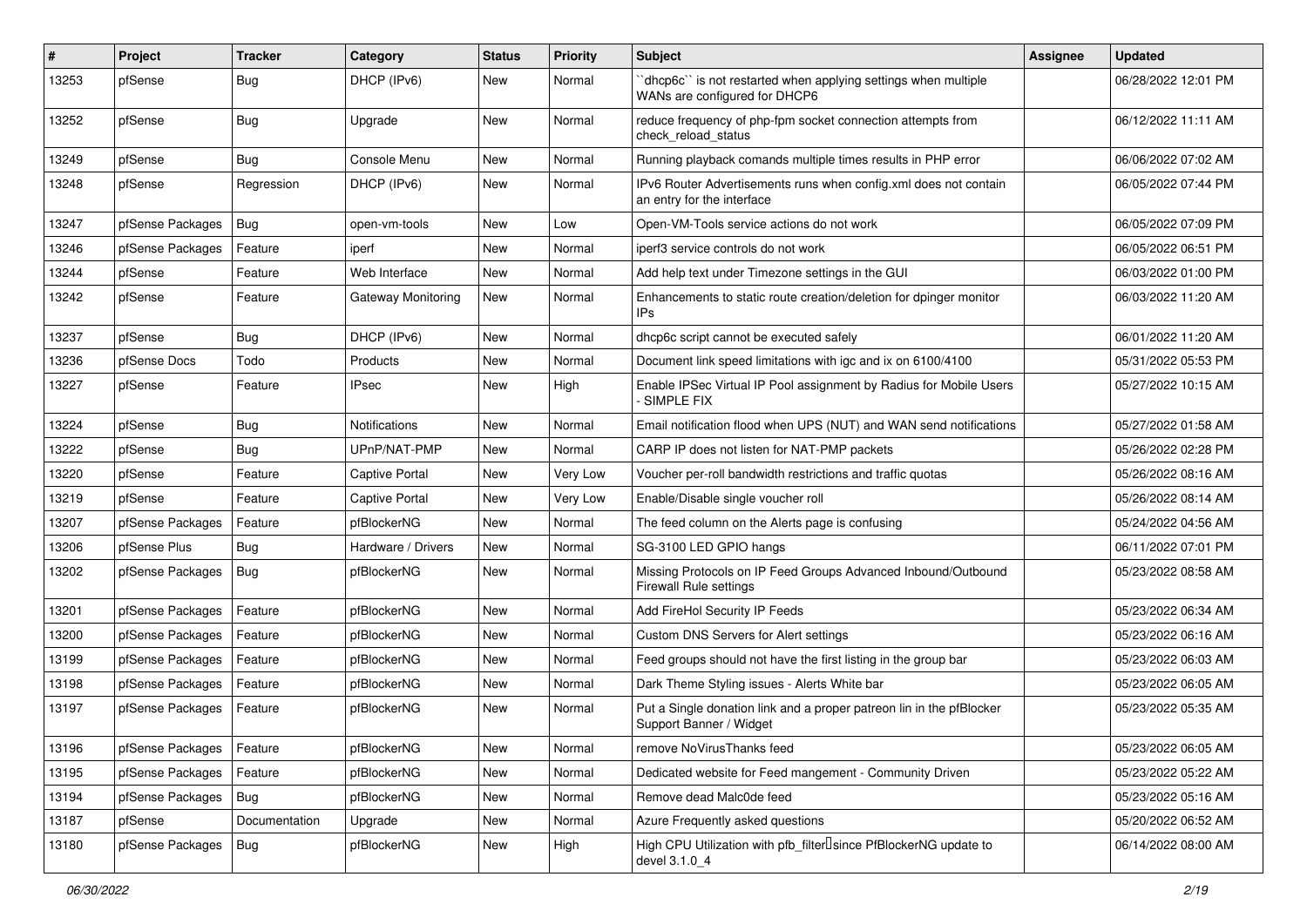| $\vert$ # | Project          | <b>Tracker</b> | Category                 | <b>Status</b> | <b>Priority</b> | <b>Subject</b>                                                                                                                      | <b>Assignee</b> | <b>Updated</b>      |
|-----------|------------------|----------------|--------------------------|---------------|-----------------|-------------------------------------------------------------------------------------------------------------------------------------|-----------------|---------------------|
| 13179     | pfSense Packages | Feature        | pfBlockerNG              | <b>New</b>    | High            | Search based on CIDR                                                                                                                |                 | 05/17/2022 09:45 AM |
| 13168     | pfSense          | Feature        | Dashboard                | <b>New</b>    | Low             | Multiple Dashboard views for a single user                                                                                          |                 | 05/16/2022 07:53 AM |
| 13167     | pfSense          | <b>Bug</b>     | <b>Dynamic DNS</b>       | New           | Normal          | phpDynDNS: DigitalOcean ddns update fails (bad request, invalid<br>character '-' in request id)                                     |                 | 06/16/2022 09:30 PM |
| 13161     | pfSense          | Feature        | Web Interface            | <b>New</b>    | <b>Very Low</b> | FLASH PORT'S LED button, to help quickly find port that need to be<br>connected to patch&cable                                      |                 | 05/14/2022 06:35 AM |
| 13159     | pfSense          | Todo           | Web Interface            | <b>New</b>    | <b>Very Low</b> | Decrease distance between img-buttons in webGUI to eliminate<br>mistake entry                                                       |                 | 05/14/2022 06:52 AM |
| 13158     | pfSense          | <b>Bug</b>     | Web Interface            | <b>New</b>    | Normal          | Input validation error when applying limiter changes                                                                                |                 | 05/14/2022 05:32 PM |
| 13156     | pfSense Packages | Regression     | pfBlockerNG              | <b>New</b>    | Normal          | pfBlockerNG IP block stats do not work                                                                                              |                 | 06/29/2022 07:00 AM |
| 13144     | pfSense          | Bug            | Rules / NAT              | New           | <b>Very Low</b> | Firewall rule entries can get out of sync when entries are deleted<br>while other administrators are editing entries simultaneously |                 | 05/10/2022 07:26 AM |
| 13141     | pfSense Packages | Bug            | squidguard               | <b>New</b>    | Normal          | wrong page squidguard block                                                                                                         |                 | 05/09/2022 05:33 PM |
| 13138     | pfSense Packages | Feature        | pfBlockerNG              | <b>New</b>    | Normal          | DNS over HTTPS/TLS Blocking should be removed from SafeSearch                                                                       |                 | 05/07/2022 02:52 AM |
| 13137     | pfSense Packages | Feature        | pfBlockerNG              | <b>New</b>    | Normal          | ckuethe/doh-blocklist.txt add to DoH feeds                                                                                          |                 | 05/07/2022 02:39 AM |
| 13136     | pfSense Packages | Feature        | pfBlockerNG              | <b>New</b>    | Normal          | Add crypt0rr DNS-over-HTTPS (DOH) provider list feeds                                                                               |                 | 05/07/2022 02:27 AM |
| 13128     | pfSense Packages | Bug            | Zabbix                   | <b>New</b>    | Normal          | Zabbix Agent 6: HA Server Setup                                                                                                     |                 | 05/05/2022 01:55 AM |
| 13110     | pfSense          | Bug            | CARP                     | <b>New</b>    | Very Low        | changing CARP VIP address does not update outbound NAT<br>interface IP                                                              |                 | 05/03/2022 02:52 PM |
| 13091     | pfSense          | Feature        | OpenVPN                  | <b>New</b>    | Normal          | RFE: Ability to specify the order of OpenVPN Authentication servers                                                                 |                 | 04/22/2022 04:30 PM |
| 13087     | pfSense          | <b>Bug</b>     | OpenVPN                  | <b>New</b>    | Normal          | OpenVPN Server: hide WINS servers list when netbios option is<br>unchecked while WINS servers is checked                            |                 | 04/22/2022 10:29 AM |
| 13076     | pfSense          | Bug            | Gateway Monitoring       | <b>New</b>    | Normal          | Marking a gateway as down does not affect IPsec entries using<br>gateway groups                                                     |                 | 06/28/2022 12:01 PM |
| 13074     | pfSense Plus     | <b>Bug</b>     | Cryptographic<br>Modules | <b>New</b>    | Normal          | AES-GCM with SafeXcel on Netgate 2100 causes MBUF overload                                                                          |                 | 06/12/2022 11:14 AM |
| 13073     | pfSense Packages | Bug            | Squid                    | <b>New</b>    | Normal          | ClamAV - clamd dies with high CPU load and thus the C-ICAP of<br>squid-reverse proxy causes http:500 errors                         |                 | 04/19/2022 05:38 AM |
| 13068     | pfSense          | Bug            | Aliases / Tables         | <b>New</b>    | Normal          | Error loading rules when URL Table IPs content is empty                                                                             |                 | 04/17/2022 09:07 PM |
| 13067     | pfSense          | Bug            | <b>FilterDNS</b>         | <b>New</b>    | Normal          | filterdns resolve interval is twice the intended value                                                                              |                 | 04/17/2022 07:45 PM |
| 13058     | pfSense          | Todo           | Rules / NAT              | <b>New</b>    | Normal          | Add static routes and directly connected networks back to policy<br>route negation rules                                            |                 | 04/13/2022 08:05 AM |
| 13053     | pfSense Packages | Bug            | <b>ACME</b>              | New           | Normal          | LoopiaAPI error handling                                                                                                            |                 | 05/05/2022 10:58 AM |
| 13051     | pfSense          | Bug            | Traffic Shaper (ALTQ)    | <b>New</b>    | Normal          | Firewall traffic shaper by interface selection unknow                                                                               |                 | 04/12/2022 07:03 AM |
| 13046     | pfSense          | <b>Bug</b>     | Rules / NAT              | New           | Normal          | Floating rule applied to IPv6 interface with a SLAAC DHCPv6<br>gateway reports error on boot                                        |                 | 04/11/2022 09:50 AM |
| 13045     | pfSense Packages | Bug            | WireGuard                | New           | Normal          | Firewall floating rules ignore WireGuard traffic                                                                                    |                 | 04/11/2022 09:40 AM |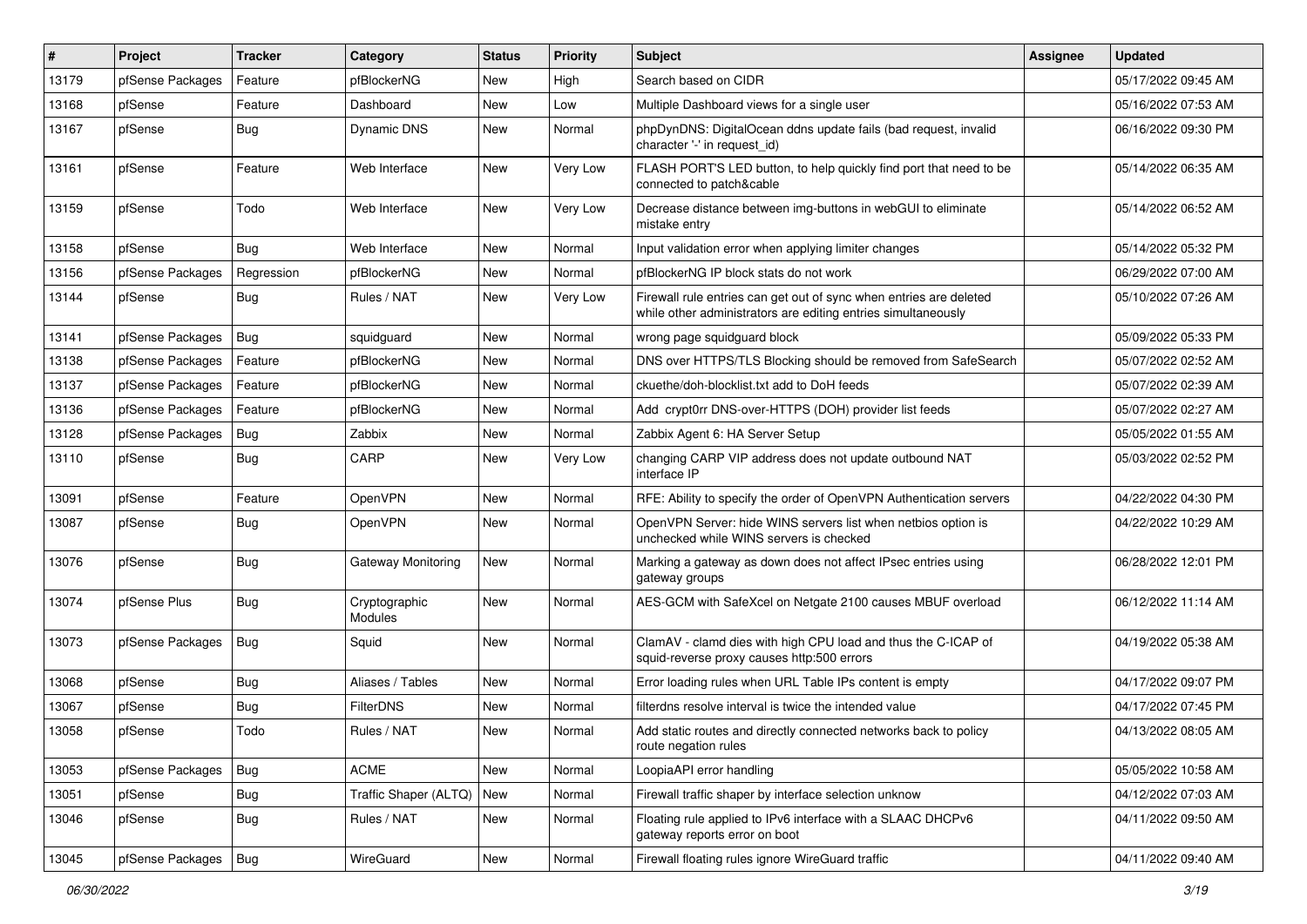| $\vert$ # | Project          | Tracker     | Category                                        | <b>Status</b> | <b>Priority</b> | Subject                                                                                                            | <b>Assignee</b> | <b>Updated</b>      |
|-----------|------------------|-------------|-------------------------------------------------|---------------|-----------------|--------------------------------------------------------------------------------------------------------------------|-----------------|---------------------|
| 13044     | pfSense Packages | Feature     | Mail report                                     | <b>New</b>    | Normal          | Customized reporting                                                                                               |                 | 04/11/2022 09:22 AM |
| 13043     | pfSense Packages | Bug         | WireGuard                                       | <b>New</b>    | Normal          | OSPF over Wireguard interface doesn't populate neighbors after<br>reboot                                           |                 | 04/11/2022 09:22 AM |
| 13039     | pfSense Packages | Feature     | AWS VPC                                         | <b>New</b>    | Normal          | Handle transit gateway VPNs in the AWS VPN wizard                                                                  |                 | 04/11/2022 07:31 AM |
| 13018     | pfSense Packages | Bug         | pfBlockerNG                                     | <b>New</b>    | Normal          | TLD and DNSBL Safesearch DOH conflict disables TLD block when<br>conflicting DOH FQDN is deselected or whitelisted |                 | 04/01/2022 05:59 PM |
| 13017     | pfSense          | Feature     | Packet Capture                                  | <b>New</b>    | Normal          | Packet capture: add preview results while capture is running                                                       |                 | 04/09/2022 11:08 AM |
| 13016     | pfSense Docs     | New Content | Virtualization                                  | <b>New</b>    | Normal          | Workaround for bandwith issues since 2.6 when installed in Hyper-V                                                 |                 | 04/01/2022 01:06 PM |
| 13009     | pfSense          | Feature     | OpenVPN                                         | New           | Normal          | Add option for multiple remote addresses to OpenVPN Client                                                         |                 | 03/31/2022 12:42 PM |
| 13003     | pfSense          | <b>Bug</b>  | Hardware / Drivers                              | <b>New</b>    | Normal          | Malicious Driver Detection event on ixl driver                                                                     |                 | 06/25/2022 05:00 PM |
| 13000     | pfSense          | <b>Bug</b>  | <b>IPsec</b>                                    | New           | Low             | IPsec AES-GCM encryption algorithm "Key Length" field should be<br>labeled "ICV Length"                            |                 | 03/30/2022 07:40 AM |
| 12982     | pfSense Packages | Bug         | FreeRADIUS                                      | <b>New</b>    | Normal          | FreeRadius RadReply table entries missing from pf                                                                  |                 | 06/19/2022 05:38 PM |
| 12974     | pfSense Plus     | Bug         | Installer                                       | <b>New</b>    | Normal          | Typing anything into 1100/2100 recovery installer causes process to<br>stop                                        |                 | 06/05/2022 04:10 PM |
| 12960     | pfSense          | Bug         | Installer                                       | <b>New</b>    | Normal          | VGA installer image defaults to serial console, serial console is<br>default in GUI settings                       |                 | 06/28/2022 12:01 PM |
| 12950     | pfSense          | Bug         | Routing                                         | <b>New</b>    | Normal          | OpenVPN as default gateway does not get set at boot time                                                           |                 | 04/09/2022 05:46 PM |
| 12938     | pfSense          | <b>Bug</b>  | <b>IPv6 Router</b><br>Advertisements<br>(RADVD) | <b>New</b>    | Normal          | MaxRtrAdvInterval would allow stale DNS servers to be deleted faster                                               |                 | 03/12/2022 09:37 AM |
| 12932     | pfSense Packages | Feature     | pfBlockerNG                                     | <b>New</b>    | High            | pfblockerng per user whitelist                                                                                     |                 | 03/11/2022 11:08 AM |
| 12927     | pfSense          | <b>Bug</b>  | OpenVPN                                         | <b>New</b>    | Normal          | OpenVPN with OCSP enabled allows connections with revoked<br>certificates                                          |                 | 03/24/2022 08:22 AM |
| 12922     | pfSense          | Bug         | DHCP (IPv4)                                     | <b>New</b>    | Normal          | Classless static routes received on DHCP WAN can override chosen<br>default gateway                                |                 | 03/28/2022 10:08 AM |
| 12918     | pfSense Packages | Feature     | pfBlockerNG                                     | <b>New</b>    | Normal          | pfBlockerNG-devel changes from xmlrpc sync do not take effect<br>immediately                                       |                 | 03/07/2022 02:29 PM |
| 12905     | pfSense          | <b>Bug</b>  | Web Interface                                   | <b>New</b>    | Normal          | Add VLAN Re-assignment to Import Interface Mismatch Wizard                                                         |                 | 03/07/2022 08:05 AM |
| 12903     | pfSense          | Feature     | Notifications                                   | <b>New</b>    | Normal          | alternative authentication methods for email notifications?                                                        |                 | 03/07/2022 07:52 AM |
| 12899     | pfSense Packages | Bug         | Suricata                                        | <b>New</b>    | Normal          | Suricata doesn't honor Pass List                                                                                   |                 | 03/04/2022 01:22 PM |
| 12894     | pfSense Plus     | Bug         | Certificates                                    | New           | Low             | duplicating freshly created certificates through refreshing                                                        |                 | 03/03/2022 02:35 PM |
| 12889     | pfSense Packages | Feature     | <b>FRR</b>                                      | New           | Normal          | FRR GUI add set ipv6 next-hop global                                                                               |                 | 03/02/2022 06:10 AM |
| 12888     | pfSense          | <b>Bug</b>  | Rules / NAT                                     | New           | Normal          | pfSense sends un-NATed packets during OpenVPN startup                                                              |                 | 03/01/2022 03:13 PM |
| 12883     | pfSense Docs     | Todo        | <b>DNS</b>                                      | New           | Normal          | Feedback on Services - DNS Resolver - Host Overrides                                                               |                 | 02/28/2022 07:54 PM |
| 12875     | pfSense          | Bug         | Package System                                  | New           | Normal          | Import zabbix-agent6 and zabbix-proxy6 from FreeBSD Ports                                                          |                 | 05/28/2022 06:50 PM |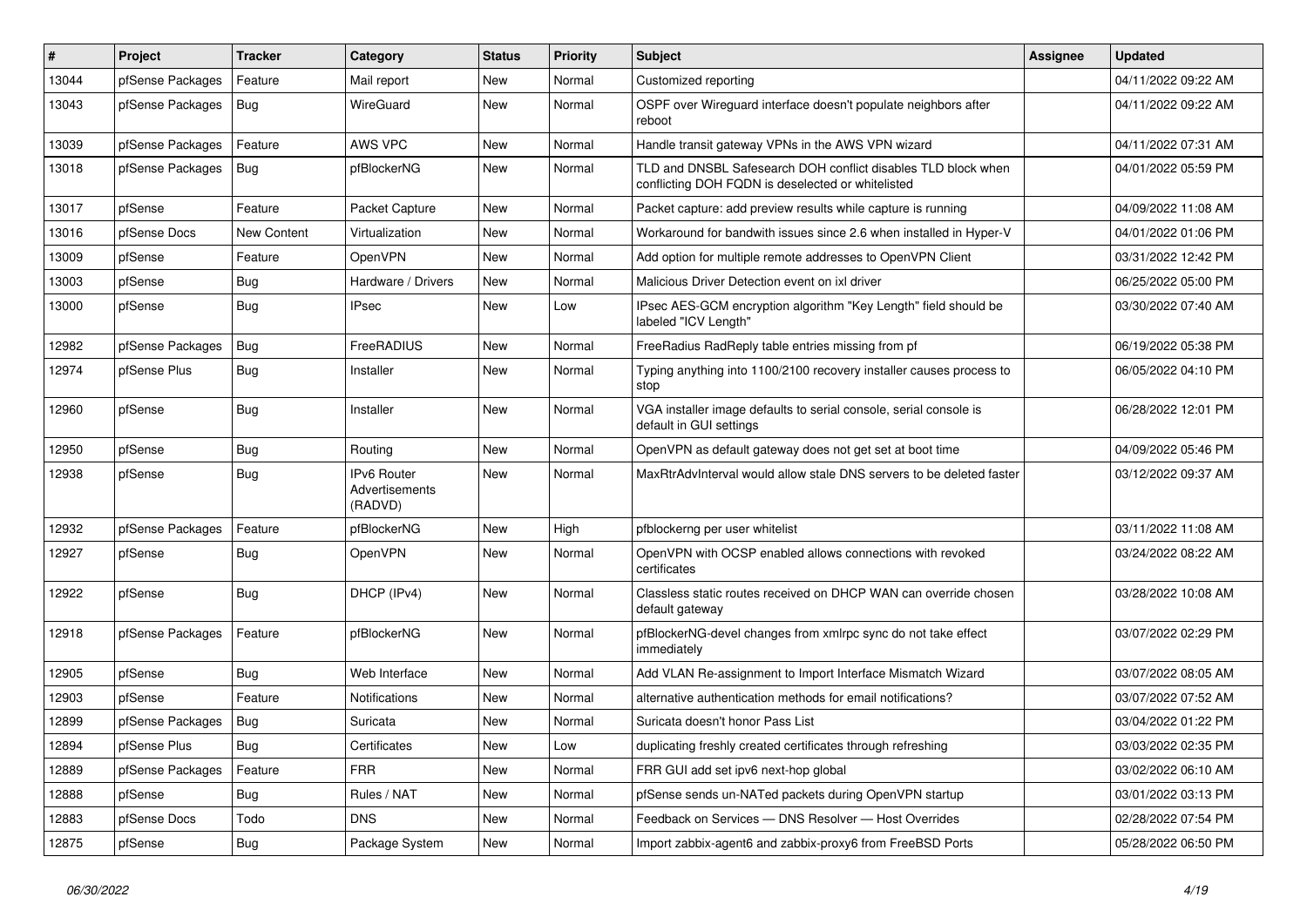| $\vert$ # | Project          | <b>Tracker</b> | Category               | <b>Status</b> | <b>Priority</b> | Subject                                                                                                                             | <b>Assignee</b> | <b>Updated</b>      |
|-----------|------------------|----------------|------------------------|---------------|-----------------|-------------------------------------------------------------------------------------------------------------------------------------|-----------------|---------------------|
| 12874     | pfSense          | Feature        | OpenVPN                | <b>New</b>    | Normal          | OpenVPN RADIUS Framed-Pool                                                                                                          |                 | 02/25/2022 02:24 PM |
| 12861     | pfSense Docs     | Correction     | Hardware               | <b>New</b>    | Normal          | pfSense hardware tuning guide references obsolete interface loader<br>variable & buffer limits                                      |                 | 02/23/2022 05:31 PM |
| 12860     | pfSense Packages | Feature        | New Package<br>Request | <b>New</b>    | Normal          | add mmc-utils package to all images                                                                                                 |                 | 02/24/2022 07:18 AM |
| 12859     | pfSense Packages | Feature        | Zabbix                 | <b>New</b>    | Normal          | Add Zabbix 6.0 LTS (agent and proxy) packages                                                                                       |                 | 02/23/2022 07:11 AM |
| 12857     | pfSense          | Bug            | Gateways               | <b>New</b>    | Normal          | Firewall gateway goes away when making changes to Bridge0 device                                                                    |                 | 02/27/2022 11:20 AM |
| 12850     | pfSense          | Bug            | Routing                | <b>New</b>    | Low             | Console error during boot: "route: route has not been found"                                                                        |                 | 02/22/2022 08:27 AM |
| 12848     | pfSense          | Feature        | <b>Dynamic DNS</b>     | New           | Normal          | Evaluation of the DynDNS "Result Match" string                                                                                      |                 | 02/22/2022 02:01 AM |
| 12845     | pfSense Packages | Bug            | softflowd              | New           | Normal          | softflowd wrong vlan tag                                                                                                            |                 | 02/21/2022 10:40 AM |
| 12832     | pfSense Plus     | Feature        | Hardware / Drivers     | <b>New</b>    | Very Low        | 6100 configurable Blinking Blue LED                                                                                                 |                 | 02/22/2022 07:30 AM |
| 12828     | pfSense          | <b>Bug</b>     | Wireless               | New           | Normal          | pfSense keeps crashing (Fatal trap 12: page fault while in kernel<br>mode)                                                          |                 | 02/21/2022 07:55 AM |
| 12823     | pfSense          | Bug            | DHCP (IPv6)            | <b>New</b>    | Normal          | Multiple DHCP6 WAN connections PPPoE interface 'defached' status                                                                    |                 | 02/18/2022 05:39 AM |
| 12822     | pfSense Packages | Bug            | pfBlockerNG            | <b>New</b>    | Normal          | IPv4 Source ASN format not working                                                                                                  |                 | 02/18/2022 10:47 AM |
| 12813     | pfSense          | Feature        | Installer              | <b>New</b>    | Low             | Recover extra data in the installer                                                                                                 |                 | 02/17/2022 07:52 AM |
| 12812     | pfSense Packages | Feature        | arpwatch               | New           | Normal          | Would it be helpful if the FreeBSD net-mgmt/arpwatch port had an<br>option to use mail/dma for mail delivery?                       |                 | 02/16/2022 06:09 PM |
| 12806     | pfSense Packages | Todo           | node exporter          | <b>New</b>    | Normal          | Update node_exporter to 1.3.1                                                                                                       |                 | 02/15/2022 05:26 PM |
| 12805     | pfSense Docs     | New Content    | General                | <b>New</b>    | Very Low        | Add documentation about what triggers a notfication                                                                                 |                 | 02/15/2022 05:10 PM |
| 12804     | pfSense Docs     | New Content    | General                | <b>New</b>    | Very Low        | Create Slack documentation                                                                                                          |                 | 02/15/2022 04:59 PM |
| 12797     | pfSense          | <b>Bug</b>     | UPnP/NAT-PMP           | New           | Normal          | UPnP+STUN forms invalid outbound NAT rules using the external<br>address discovered from STUN                                       |                 | 02/15/2022 01:01 PM |
| 12791     | pfSense Docs     | New Content    | Diagnostics            | <b>New</b>    | Normal          | Diagnostic Information for Support (pfSense)                                                                                        |                 | 02/13/2022 08:49 PM |
| 12789     | pfSense Packages | Feature        | <b>ACME</b>            | <b>New</b>    | Very Low        | Show expiration date of certificates in the ACME package list                                                                       |                 | 02/14/2022 09:20 AM |
| 12787     | pfSense Docs     | Todo           | <b>IPsec</b>           | <b>New</b>    | Normal          | Feedback on pfSense Configuration Recipes - Routing Internet<br>Traffic Through a Site-to-Site IPsec Tunnel                         |                 | 02/11/2022 11:28 PM |
| 12774     | pfSense          | <b>Bug</b>     | Backup / Restore       | <b>New</b>    | Normal          | Picture widget image is not saved in backup                                                                                         |                 | 04/04/2022 04:48 AM |
| 12768     | pfSense          | Feature        | Upgrade                | <b>New</b>    | Normal          | pfSense-repo: Make sure default config file exists                                                                                  |                 | 06/28/2022 12:01 PM |
| 12767     | pfSense Packages | Bug            | Avahi                  | <b>New</b>    | Normal          | "Package radavahi-daemon does does not exist in current pfSense<br>version and it has been removed"" message on pfSense 2.7 restore |                 | 02/07/2022 11:28 AM |
| 12764     | pfSense          | Bug            | Gateways               | New           | Normal          | VTI gateway status is pending after assigning the VTI interface                                                                     |                 | 02/07/2022 05:41 AM |
| 12759     | pfSense Plus     | Bug            | Package System         | New           | Very Low        | Proprietary packages link to non-existant or non-public github pages                                                                |                 | 02/09/2022 10:43 AM |
| 12751     | pfSense Packages | Bug            | <b>FRR</b>             | New           | Normal          | Improve FRR route restoration after gateway events                                                                                  |                 | 02/06/2022 11:07 PM |
| 12748     | pfSense Packages | Feature        | Suricata               | New           | Normal          | Suricata blocked page timestamp breakout to it's own sortable<br>column                                                             |                 | 02/01/2022 12:06 PM |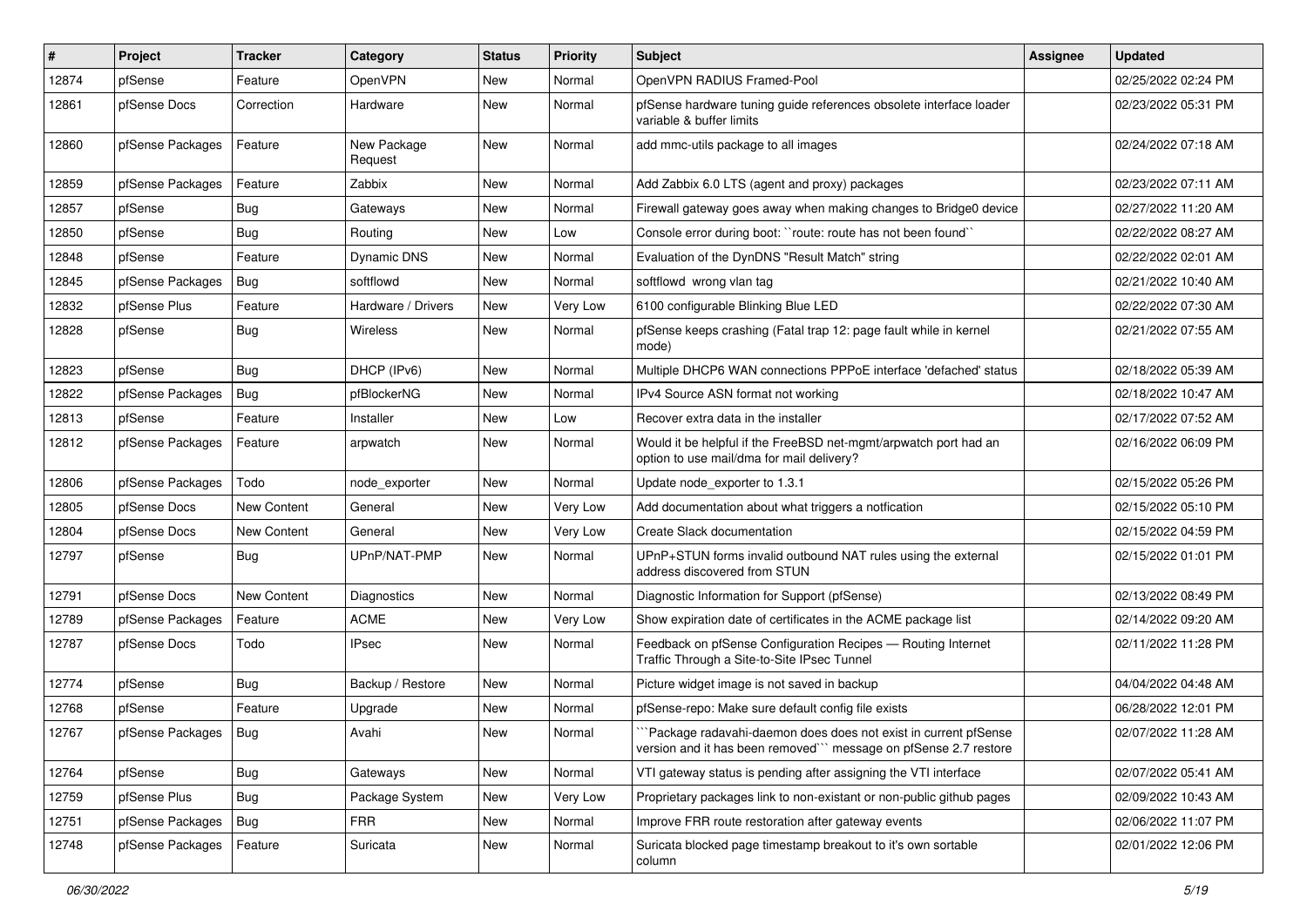| $\sharp$ | Project          | <b>Tracker</b> | Category               | <b>Status</b> | <b>Priority</b> | <b>Subject</b>                                                                       | <b>Assignee</b> | <b>Updated</b>      |
|----------|------------------|----------------|------------------------|---------------|-----------------|--------------------------------------------------------------------------------------|-----------------|---------------------|
| 12747    | pfSense          | Bug            | Logging                | <b>New</b>    | Normal          | System log is filled by sshguard                                                     |                 | 06/30/2022 05:21 AM |
| 12746    | pfSense          | Feature        | Interfaces             | <b>New</b>    | High            | <b>IPoE</b> feature for WAN interface                                                |                 | 02/01/2022 01:42 AM |
| 12737    | pfSense          | <b>Bug</b>     | Certificates           | <b>New</b>    | Normal          | CApath is not defined by default in curl                                             |                 | 06/28/2022 12:01 PM |
| 12736    | pfSense Packages | Feature        | pfBlockerNG            | <b>New</b>    | Low             | Allow custom cron intervals                                                          |                 | 01/30/2022 08:55 PM |
| 12732    | pfSense Packages | <b>Bug</b>     | squidguard             | <b>New</b>    | High            | Squid https filtering squidguard acl target list - erratic behaviour                 |                 | 01/26/2022 09:11 AM |
| 12730    | pfSense          | Bug            | Captive Portal         | <b>New</b>    | Normal          | RADIUS accounting does not work if WAN is down                                       |                 | 01/26/2022 05:13 AM |
| 12726    | pfSense          | Bug            | Authentication         | New           | Normal          | LDAP select container button auto populate                                           |                 | 01/25/2022 01:48 PM |
| 12717    | pfSense Packages | Todo           | Squid                  | <b>New</b>    | Normal          | Squid 5.x Branch                                                                     |                 | 01/25/2022 06:24 PM |
| 12711    | pfSense Packages | Feature        | Telegraf               | <b>New</b>    | Normal          | Add InfluxDB V2 support                                                              |                 | 01/21/2022 02:54 AM |
| 12708    | pfSense          | <b>Bug</b>     | Aliases / Tables       | <b>New</b>    | Normal          | alias with non resolving DNS entry breaks underlying pf table                        |                 | 02/20/2022 06:13 PM |
| 12679    | pfSense          | Feature        | Interfaces             | New           | Normal          | Remind user to update DHCPv6 range when changing interface IPv6<br>prefix            |                 | 01/12/2022 07:36 AM |
| 12676    | pfSense          | Feature        | Rules / NAT            | <b>New</b>    | Normal          | Add the Tagged option on the Port Forward rules edit page                            |                 | 01/11/2022 05:52 AM |
| 12667    | pfSense Packages | Bug            | WireGuard              | New           | Normal          | Firewall Crashed After Upgrading Wireguard                                           |                 | 01/07/2022 09:18 AM |
| 12665    | pfSense          | Feature        | Rules / NAT            | New           | Normal          | Ability to add custom pf rules from the GUI                                          |                 | 01/07/2022 09:30 AM |
| 12659    | pfSense Docs     | Todo           | Hardware               | <b>New</b>    | Normal          | Feedback on Hardware - Hardware Tuning and Troubleshooting -<br>Flow Control for ix  |                 | 01/16/2022 10:22 AM |
| 12658    | pfSense Packages | Feature        | darkstat               | New           | Normal          | Adding prometheus metrics to darkstat                                                |                 | 05/27/2022 09:44 PM |
| 12656    | pfSense Packages | Feature        | New Package<br>Request | New           | Normal          | <b>NextDNS</b>                                                                       |                 | 01/31/2022 01:50 AM |
| 12655    | pfSense Packages | Bug            | Telegraf               | New           | Normal          | telegraf, wireguard plugin failing                                                   |                 | 12/30/2021 05:51 PM |
| 12648    | pfSense          | Bug            | Captive Portal         | New           | Normal          | Undocumented variables 'listenporthttp' and 'listenporthttps'                        |                 | 12/28/2021 10:44 AM |
| 12632    | pfSense          | <b>Bug</b>     | Gateways               | <b>New</b>    | High            | Assigning a /30 WAN IP address at the console does not save the<br>gateway correctly |                 | 06/28/2022 12:01 PM |
| 12625    | pfSense          | Feature        | Logging                | <b>New</b>    | Normal          | Granular logging options for default firewall rules.                                 |                 | 12/21/2021 06:39 PM |
| 12612    | pfSense          | Bug            | <b>DNS Resolver</b>    | New           | Normal          | DNS Resolver is restarted during every "rc.newwanip" event                           |                 | 06/28/2022 12:01 PM |
| 12607    | pfSense Plus     | <b>Bug</b>     | Hardware / Drivers     | <b>New</b>    | High            | Instability with Snort Inline with AWS Instances                                     |                 | 01/10/2022 09:03 PM |
| 12602    | pfSense          | Feature        | <b>Dynamic DNS</b>     | New           | Normal          | DHCPv6 should allow DDNS Client updates for hosts                                    |                 | 12/15/2021 11:00 AM |
| 12600    | pfSense          | Feature        | Aliases / Tables       | <b>New</b>    | Normal          | allow custom mask for a network alias created from a FQDN                            |                 | 12/15/2021 10:50 AM |
| 12597    | pfSense Docs     | New Content    | Hardware               | <b>New</b>    | Normal          | How to reset IPMI settings and password for Netgate appliances                       |                 | 05/07/2022 12:33 PM |
| 12581    | pfSense          | Regression     | DHCP (IPv6)            | <b>New</b>    | Normal          | CARP IPv6 assigned address does not get advertised to endpoints<br>with RADV         |                 | 12/16/2021 02:34 PM |
| 12570    | pfSense Docs     | Correction     | General                | <b>New</b>    | Normal          | Active appliance list missing 6100                                                   |                 | 12/06/2021 11:41 AM |
| 12564    | pfSense          | Feature        | Aliases / Tables       | <b>New</b>    | Low             | add column to show that an Alias is in use by or not                                 |                 | 12/04/2021 07:25 PM |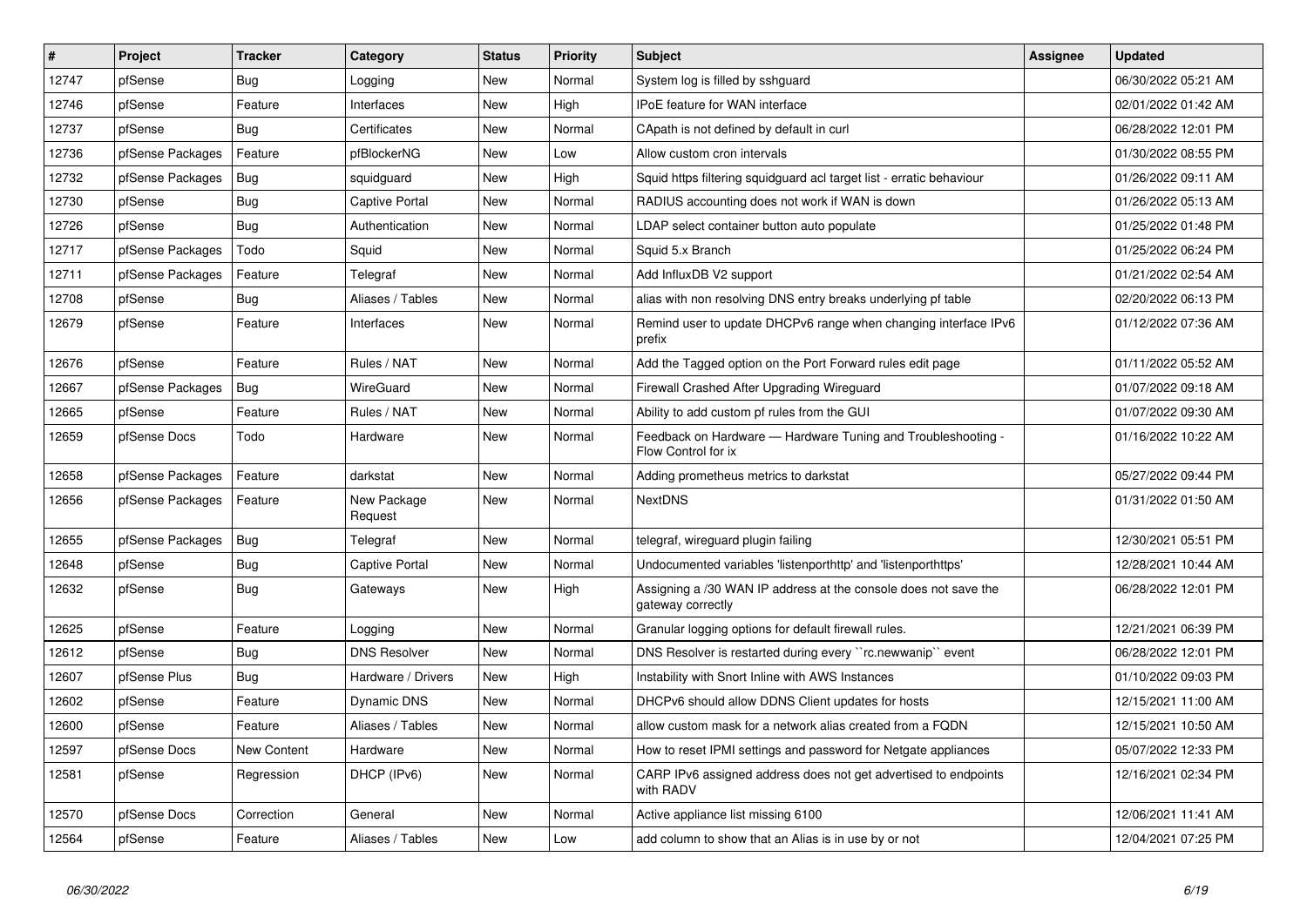| #     | Project          | <b>Tracker</b> | Category                 | <b>Status</b> | <b>Priority</b> | <b>Subject</b>                                                                                                         | <b>Assignee</b> | <b>Updated</b>      |
|-------|------------------|----------------|--------------------------|---------------|-----------------|------------------------------------------------------------------------------------------------------------------------|-----------------|---------------------|
| 12563 | pfSense          | Bug            | <b>OpenVPN</b>           | New           | Normal          | OpenVPN server doesn't support Framed-IPv6-Address RADIUS<br>attribute                                                 |                 | 12/03/2021 11:19 AM |
| 12553 | pfSense          | Feature        | Backup / Restore         | New           | Normal          | Auto Config Backup: Allow selecting multiple backups for deletion                                                      |                 | 02/22/2022 04:27 AM |
| 12552 | pfSense          | Bug            | <b>OpenVPN</b>           | New           | Normal          | "Pull DNS" option within OpenVPN client does not cause pfSense to<br>use DNS servers assigned by remote OpenVPN server |                 | 12/08/2021 08:45 AM |
| 12551 | pfSense          | Feature        | <b>DNS Resolver</b>      | New           | Low             | Add ability to set DNS resolver search domain list                                                                     |                 | 12/01/2021 11:18 AM |
| 12546 | pfSense Plus     | Feature        | Authentication           | New           | Normal          | Add 2FA Support to pfSense Plus Local Database Authentication                                                          |                 | 06/25/2022 05:30 PM |
| 12542 | pfSense          | Bug            | Virtual IP Addresses     | <b>New</b>    | Normal          | Cannot assign a same IPv6 Link-Local address to different interfaces                                                   |                 | 11/25/2021 01:41 AM |
| 12539 | pfSense          | Bug            | Interfaces               | New           | Low             | Changing VLAN ID for LAN interface in assignments silently fails.                                                      |                 | 11/23/2021 04:12 AM |
| 12538 | pfSense Packages | Bug            | <b>PIMD</b>              | <b>New</b>    | Normal          | PIMD sub-interface bug                                                                                                 |                 | 11/20/2021 09:44 PM |
| 12535 | pfSense          | Documentation  | Routing                  | New           | Normal          | Negate Rules function does not match the description                                                                   |                 | 11/19/2021 02:03 PM |
| 12534 | pfSense Plus     | Feature        | Hardware / Drivers       | New           | Normal          | Generate a ISO Image for Remote Restore of pfSense Plus on the<br>XG-1537 and 1541 units with IPMI                     |                 | 05/30/2022 10:28 AM |
| 12524 | pfSense Plus     | Feature        | <b>Operating System</b>  | New           | Normal          | OpenSSL QAT Engine                                                                                                     |                 | 04/10/2022 02:54 AM |
| 12522 | pfSense          | Feature        | <b>OpenVPN</b>           | New           | Very Low        | More flexible Client-Specific Override options for controlling options<br>pushed to clients                            |                 | 04/11/2022 03:11 PM |
| 12521 | pfSense          | Feature        | <b>Operating System</b>  | New           | Very Low        | Add the BBR2, QUIC, RACK Congestion Control (CC) protocols                                                             |                 | 11/15/2021 07:40 AM |
| 12520 | pfSense Packages | Feature        | Squid                    | New           | High            | [Squid] - Allow or Deny Mappings from IP/Host/GeoIP sources                                                            |                 | 11/12/2021 02:13 PM |
| 12519 | pfSense          | Bug            | Authentication           | New           | Normal          | Fail authentication using special character in password via the LDAP<br>connector                                      |                 | 11/12/2021 07:39 AM |
| 12509 | pfSense          | Bug            | OpenVPN                  | New           | Normal          | Deffered authentication does not work with auth-gen-token<br>external-auth or pusk "auth-token"                        |                 | 11/08/2021 04:01 AM |
| 12508 | pfSense          | Bug            | <b>DHCP Relay</b>        | New           | Normal          | DHCP Relay over VPN                                                                                                    |                 | 11/06/2021 11:25 AM |
| 12504 | pfSense          | Bug            | Interfaces               | New           | Normal          | BCM57412 NetXtreme-E 10Gb RDMA Ethernet controller issue                                                               |                 | 11/05/2021 04:51 AM |
| 12502 | pfSense Packages | Feature        | syslog-ng                | New           | Normal          | Syslog-ng Configuration Library (scl) missing                                                                          |                 | 11/02/2021 06:06 PM |
| 12491 | pfSense Packages | Feature        | squidguard               | <b>New</b>    | Normal          | squidguard: allow multiple regex                                                                                       |                 | 10/28/2021 03:30 PM |
| 12483 | pfSense          | Bug            | Configuration<br>Backend | New           | Normal          | GUI creates inconsistent config.xml                                                                                    |                 | 10/23/2021 06:48 AM |
| 12473 | pfSense          | Feature        | <b>IPsec</b>             | <b>New</b>    | Normal          | Allow user adjustment of IPsec Keep Alive periodic checks                                                              |                 | 12/22/2021 05:59 AM |
| 12467 | pfSense          | Bug            | <b>Captive Portal</b>    | New           | Normal          | CP error on client disconnect after reboot                                                                             |                 | 10/17/2021 05:35 AM |
| 12466 | pfSense          | Feature        | OpenVPN                  | New           | Very Low        | Option to Disable Renegotiation timer in OpenVPN Server                                                                |                 | 06/27/2022 07:22 AM |
| 12465 | pfSense Packages | Feature        | haproxy                  | New           | Normal          | Add forwardfor advanced usecases                                                                                       |                 | 10/16/2021 07:35 PM |
| 12461 | pfSense Docs     | Todo           | Hardware                 | New           | Normal          | Improve macOS Serial Command Instructions                                                                              |                 | 10/15/2021 03:47 PM |
| 12459 | pfSense          | Todo           | Virtual IP Addresses     | New           | Normal          | Add IP Alias subnet input validation                                                                                   |                 | 10/15/2021 09:35 AM |
| 12458 | pfSense          | Feature        | Authentication           | New           | Normal          | Use "unixHomeDirectory" instead of "homeDirectory" when LDAP<br>authentication server is Active Directory              |                 | 10/15/2021 08:18 AM |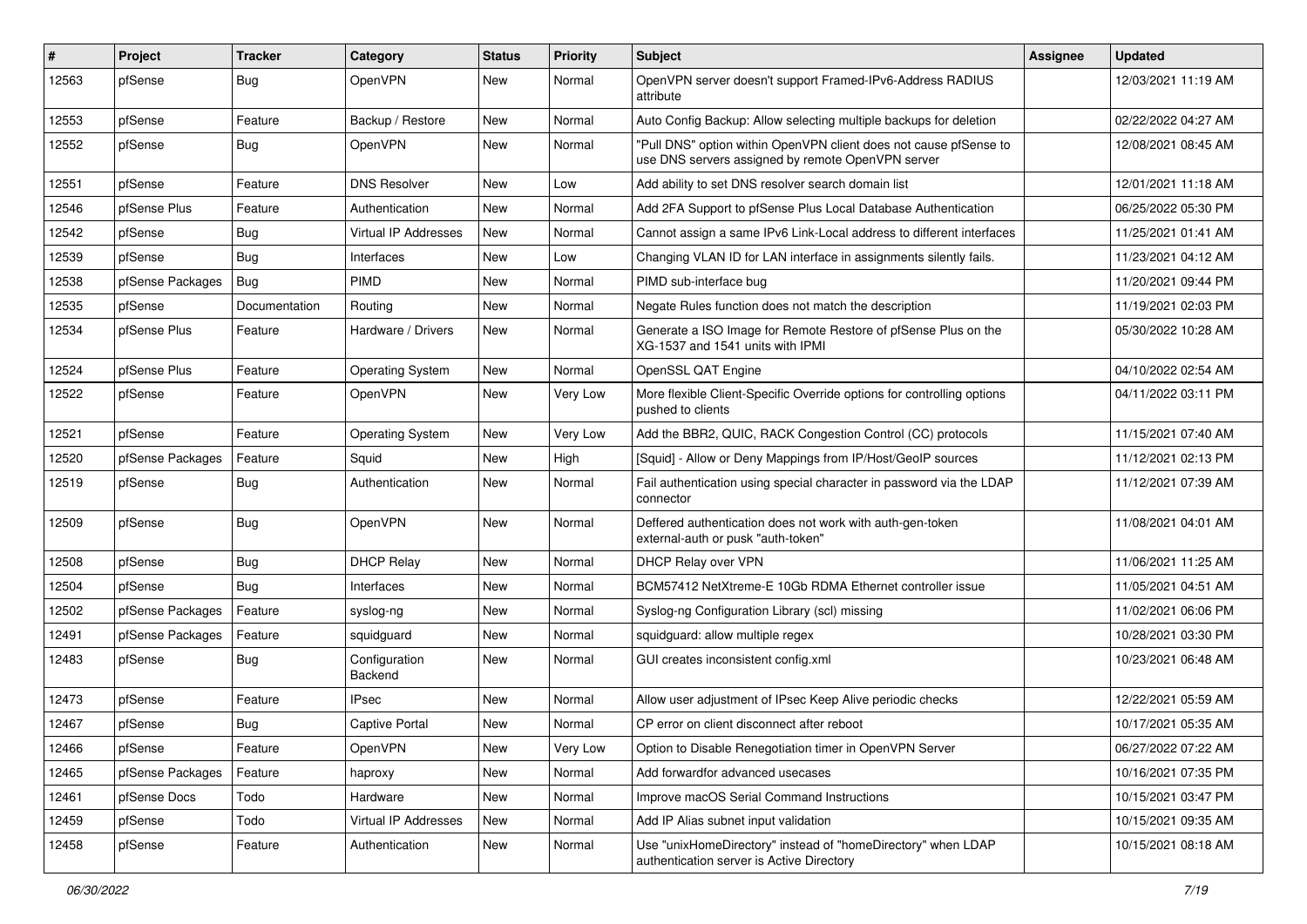| #     | Project          | <b>Tracker</b> | Category                 | <b>Status</b> | <b>Priority</b> | Subject                                                                                                                          | Assignee | <b>Updated</b>      |
|-------|------------------|----------------|--------------------------|---------------|-----------------|----------------------------------------------------------------------------------------------------------------------------------|----------|---------------------|
| 12457 | pfSense Docs     | Todo           | Packages                 | New           | Very Low        | Add UPS Configuration Recipes for apcupsd and nut UPS Packages<br>with Common Brand Units                                        |          | 10/18/2021 08:37 AM |
| 12451 | pfSense          | Bug            | Virtual IP Addresses     | New           | Normal          | deleteVIP() does not check RFC2136 Update Source                                                                                 |          | 10/13/2021 10:06 AM |
| 12444 | pfSense Packages | Bug            | ntop                     | New           | Normal          | ntopng throws errors when viewing single host                                                                                    |          | 10/11/2021 12:39 PM |
| 12436 | pfSense          | Bug            | PPPoE Server             | New           | Normal          | Pppoe server config gui does not allow setting of chap authentication,<br>and sets the network start address for allocation to 0 |          | 10/21/2021 08:15 AM |
| 12427 | pfSense Packages | Todo           | haproxy                  | New           | Normal          | ha-proxy: action order in the GUI is not keeped in the resulting<br>ha-proxy configuration                                       |          | 10/06/2021 07:02 AM |
| 12421 | pfSense          | Bug            | Rules / NAT              | <b>New</b>    | Normal          | IPV6 limiter bug                                                                                                                 |          | 10/02/2021 08:44 AM |
| 12411 | pfSense Docs     | Todo           | <b>High Availability</b> | New           | Normal          | Feedback on High Availability - pfSense XML-RPC Config Sync<br>Overview                                                          |          | 09/29/2021 10:39 AM |
| 12402 | pfSense Docs     | Todo           | Configuration            | <b>New</b>    | Normal          | Feedback on Configuration - Advanced Configuration Options -<br>Notifications                                                    |          | 09/24/2021 12:46 AM |
| 12401 | pfSense          | Bug            | <b>Traffic Graphs</b>    | New           | Normal          | Traffic graphs with untagged and tagged VLAN on same interface                                                                   |          | 09/23/2021 09:18 PM |
| 12400 | pfSense Docs     | Correction     | <b>NAT</b>               | <b>New</b>    | Normal          | NAT 1:1 documentation - multi-wan information                                                                                    |          | 03/13/2022 12:53 PM |
| 12395 | pfSense Docs     | Todo           | Packages                 | New           | Normal          | Feedback on Packages - FRR Package - Border Gateway<br>Protocol - BGP Required Information                                       |          | 09/21/2021 04:32 PM |
| 12393 | pfSense          | Bug            | Traffic Shaper (ALTQ)    | <b>New</b>    | Low             | Priority of gOthersLow higher than default queues                                                                                |          | 09/21/2021 02:48 PM |
| 12382 | pfSense          | Regression     | <b>OpenVPN</b>           | <b>New</b>    | Normal          | Certificate Depth checking creates OpenVPN micro-outages every<br>time a user authenticates after 2.5.2 upgrade                  |          | 01/17/2022 04:17 AM |
| 12370 | pfSense          | Feature        | Rules / NAT              | New           | Low             | Add limiters to Queue column on firewall rule list                                                                               |          | 09/14/2021 07:37 AM |
| 12369 | pfSense Packages | Feature        | Mail report              | New           | Low             | Skip If No Content issue                                                                                                         |          | 09/14/2021 06:40 AM |
| 12367 | pfSense          | Todo           | Installer                | New           | Normal          | ZFS: Do not show memstick disk on target list                                                                                    |          | 09/13/2021 07:37 AM |
| 12358 | pfSense Packages | Feature        | pfBlockerNG              | <b>New</b>    | Normal          | IP List Copy/Import/Export                                                                                                       |          | 09/09/2021 01:56 PM |
| 12357 | pfSense          | Bug            | Captive Portal           | <b>New</b>    | Normal          | Captive Portal popup Logout button loads full login page in popup<br>when clicked                                                |          | 10/27/2021 12:10 PM |
| 12343 | pfSense          | Feature        | <b>Diagnostics</b>       | New           | Low             | Real time traffic monitoring                                                                                                     |          | 09/06/2021 01:26 PM |
| 12338 | pfSense Packages | Bug            | <b>RRD Summary</b>       | <b>New</b>    | Normal          | RRD Summary does not report data on 3100                                                                                         |          | 04/15/2022 02:54 PM |
| 12329 | pfSense Packages | Feature        | Avahi                    | <b>New</b>    | Normal          | Add optional floating firewall rules for IPv4 and IPv6                                                                           |          | 02/09/2022 04:43 PM |
| 12308 | pfSense Packages | Feature        | New Package<br>Request   | <b>New</b>    | Normal          | Dynamicaly Update Firewall Aliases from OpenVPN LDAP Group<br>membership of the connected user                                   |          | 08/27/2021 12:51 AM |
| 12300 | pfSense          | Feature        | Hardware / Drivers       | New           | Normal          | Add Aquantia Atlantic driver to pfsense                                                                                          |          | 09/14/2021 06:49 AM |
| 12286 | pfSense Packages | Bug            | FreeRADIUS               | New           | Normal          | Add support for ntlm_auth in LDAP                                                                                                |          | 08/20/2021 08:27 AM |
| 12283 | pfSense          | <b>Bug</b>     | Authentication           | New           | Normal          | LDAP/RADIUS authentication servers configuration does not allow<br>source IP address to be specified                             |          | 08/20/2021 01:15 AM |
| 12268 | pfSense Docs     | Todo           | <b>Firewall Rules</b>    | New           | Normal          | Feedback on Firewall - Aliases                                                                                                   |          | 08/17/2021 12:55 AM |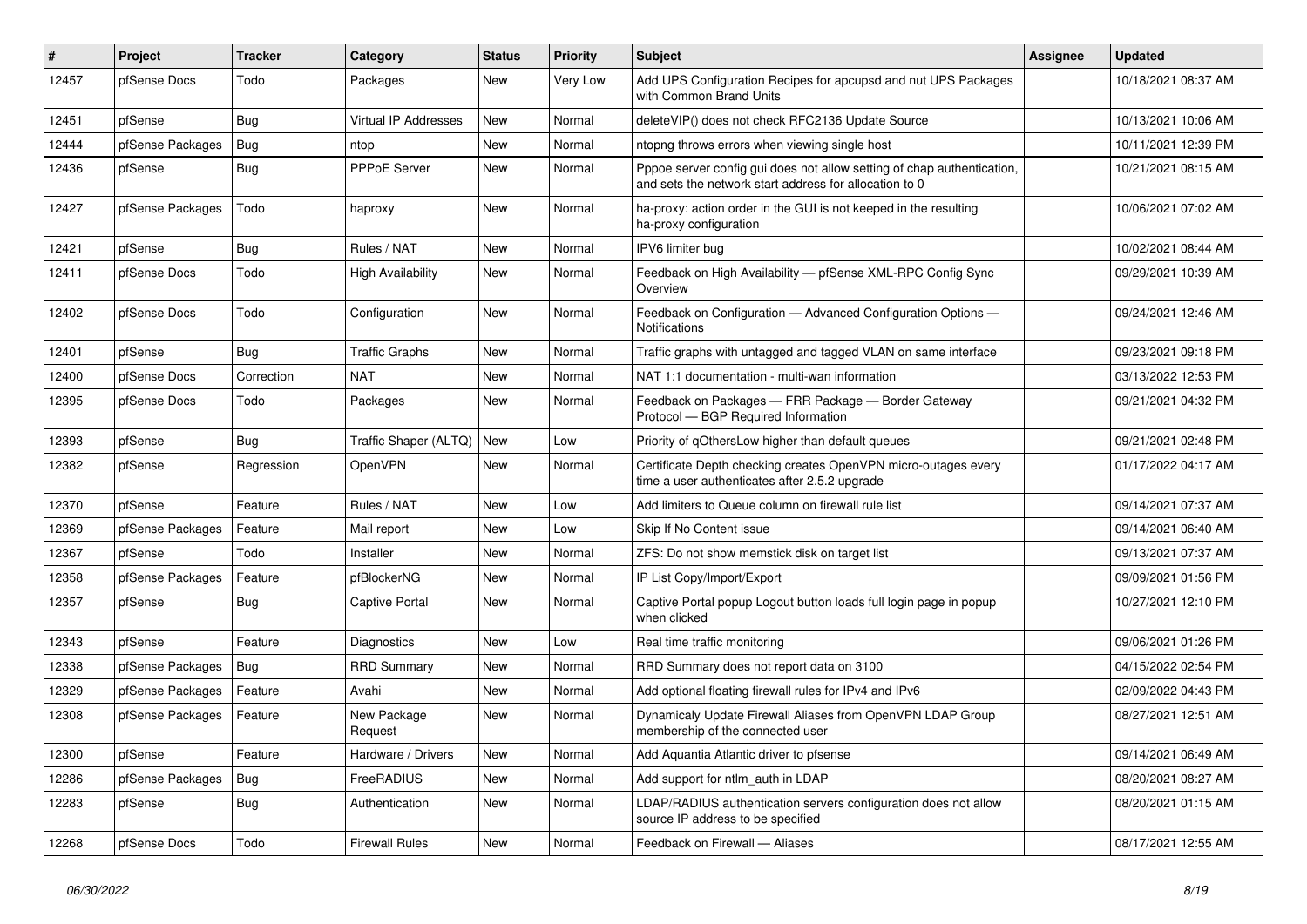| $\sharp$ | Project          | <b>Tracker</b> | Category                 | <b>Status</b> | <b>Priority</b> | <b>Subject</b>                                                                                | <b>Assignee</b> | <b>Updated</b>      |
|----------|------------------|----------------|--------------------------|---------------|-----------------|-----------------------------------------------------------------------------------------------|-----------------|---------------------|
| 12260    | pfSense Packages | <b>Bug</b>     | ntop                     | <b>New</b>    | Normal          | Update popup and version missmatch?                                                           |                 | 01/08/2022 05:53 AM |
| 12259    | pfSense          | Bug            | <b>Operating System</b>  | New           | Normal          | Intel em NICs Suffering Performance Degradation on FreeBSD12                                  |                 | 02/25/2022 09:28 PM |
| 12249    | pfSense          | Bug            | Backup / Restore         | <b>New</b>    | Normal          | HAProxy causing failed ACB backups                                                            |                 | 11/15/2021 11:58 PM |
| 12248    | pfSense          | Feature        | Package System           | <b>New</b>    | Low             | Package Update Availability Notification                                                      |                 | 11/28/2021 10:02 AM |
| 12243    | pfSense          | Todo           | Package System           | New           | Normal          | Implement ""plugin_interfaces()""                                                             |                 | 02/07/2022 03:50 AM |
| 12237    | pfSense Docs     | Todo           | Hardware                 | <b>New</b>    | Normal          | Feedback on Hardware - Hardware Tuning and Troubleshooting                                    |                 | 08/10/2021 03:13 AM |
| 12214    | pfSense Docs     | Todo           | General                  | New           | Low             | Connect to WebGui.                                                                            |                 | 08/05/2021 04:39 AM |
| 12190    | pfSense          | Feature        | Rules / NAT              | New           | Normal          | Add ability to reference ipv6 prefix in firewall rules and aliases                            |                 | 08/05/2021 01:47 PM |
| 12188    | pfSense Packages | Bug            | OpenVPN Client<br>Export | New           | Normal          | client export breaks multi remote configurations                                              |                 | 10/02/2021 05:58 PM |
| 12183    | pfSense          | Regression     | Interfaces               | New           | Low             | Changing MAC address for PPP parent interface stopped working                                 |                 | 04/20/2022 04:16 PM |
| 12179    | pfSense Packages | Feature        | qemu-guest-agent         | New           | Normal          | QEMU package                                                                                  |                 | 07/30/2021 08:02 AM |
| 12178    | pfSense Packages | Bug            | WireGuard                | <b>New</b>    | Low             | WireGuard always shows 'Configuring WireGuard tunnelsdone.'<br>message on boot                |                 | 07/30/2021 06:58 AM |
| 12162    | pfSense Docs     | Todo           | Products                 | New           | Normal          | Add "usb reset" as possible solution for non-booting flash drives on<br>the SG-1100           |                 | 10/07/2021 02:19 PM |
| 12139    | pfSense          | Feature        | <b>DNS Forwarder</b>     | New           | Normal          | Add support in for specifying a DNSMASQ configuration file                                    |                 | 07/16/2021 09:45 PM |
| 12130    | pfSense Packages | Bug            | Zeek                     | <b>New</b>    | Normal          | Zeek fails to start                                                                           |                 | 07/15/2021 02:00 AM |
| 12126    | pfSense Packages | Bug            | FreeRADIUS               | New           | Normal          | freeradius3 0.15.7 31                                                                         |                 | 10/11/2021 08:21 AM |
| 12122    | pfSense          | Bug            | Web Interface            | <b>New</b>    | Normal          | Perform greedy actions asychronously                                                          |                 | 07/10/2021 01:10 PM |
| 12121    | pfSense          | Feature        | <b>OpenVPN</b>           | <b>New</b>    | Normal          | Wider "local network(s)" fields in OpenVPN server configuration                               |                 | 07/19/2021 07:37 AM |
| 12120    | pfSense          | Feature        | <b>DHCP Relay</b>        | New           | Normal          | Permit several sets of destination DHCP servers in DHCP relay                                 |                 | 07/11/2021 05:41 PM |
| 12098    | pfSense Docs     | Correction     | Configuration            | New           | Normal          | Feedback on pfSense Configuration Recipes - Accessing a<br>CPE/Modem from Inside the Firewall |                 | 07/02/2021 02:30 AM |
| 12097    | pfSense Packages | Feature        | pfBlockerNG              | New           | Normal          | Add dnsbl and geoip logs to system log                                                        |                 | 07/06/2021 01:25 PM |
| 12095    | pfSense          | <b>Bug</b>     | Authentication           | <b>New</b>    | Normal          | Memory leak in pcscd                                                                          |                 | 06/01/2022 01:01 PM |
| 12091    | pfSense          | Feature        | Authentication           | New           | Normal          | RFE: Add support for sssd authentication                                                      |                 | 12/10/2021 04:55 PM |
| 12084    | pfSense Packages | Bug            | <b>FRR</b>               | <b>New</b>    | Normal          | libfrr.so.0 error on SG-1100                                                                  |                 | 06/26/2021 08:22 AM |
| 12077    | pfSense          | Feature        | Gateways                 | <b>New</b>    | Normal          | Allow stick-connections per gateway group                                                     |                 | 06/24/2021 08:45 AM |
| 12070    | pfSense          | <b>Bug</b>     | DHCP (IPv4)              | New           | Low             | VLAN0 for WAN DHCP                                                                            |                 | 12/23/2021 04:31 PM |
| 12067    | pfSense          | <b>Bug</b>     | DHCP (IPv4)              | New           | Very Low        | <b>DHCP Monitoring Statistics Error</b>                                                       |                 | 06/21/2021 08:39 AM |
| 12066    | pfSense          | Feature        | <b>Operating System</b>  | New           | Very Low        | Include man and man pages for all core programs and packages                                  |                 | 06/21/2021 07:44 AM |
| 12063    | pfSense Docs     | Todo           | Dynamic DNS              | New           | Normal          | Feedback on Services - Dynamic DNS - Configuring RFC 2136<br>Dynamic DNS updates              |                 | 06/18/2021 06:24 PM |
| 12056    | pfSense          | <b>Bug</b>     | Logging                  | New           | Normal          | Filterlog says "Unknown Option %u"                                                            |                 | 06/18/2021 05:51 AM |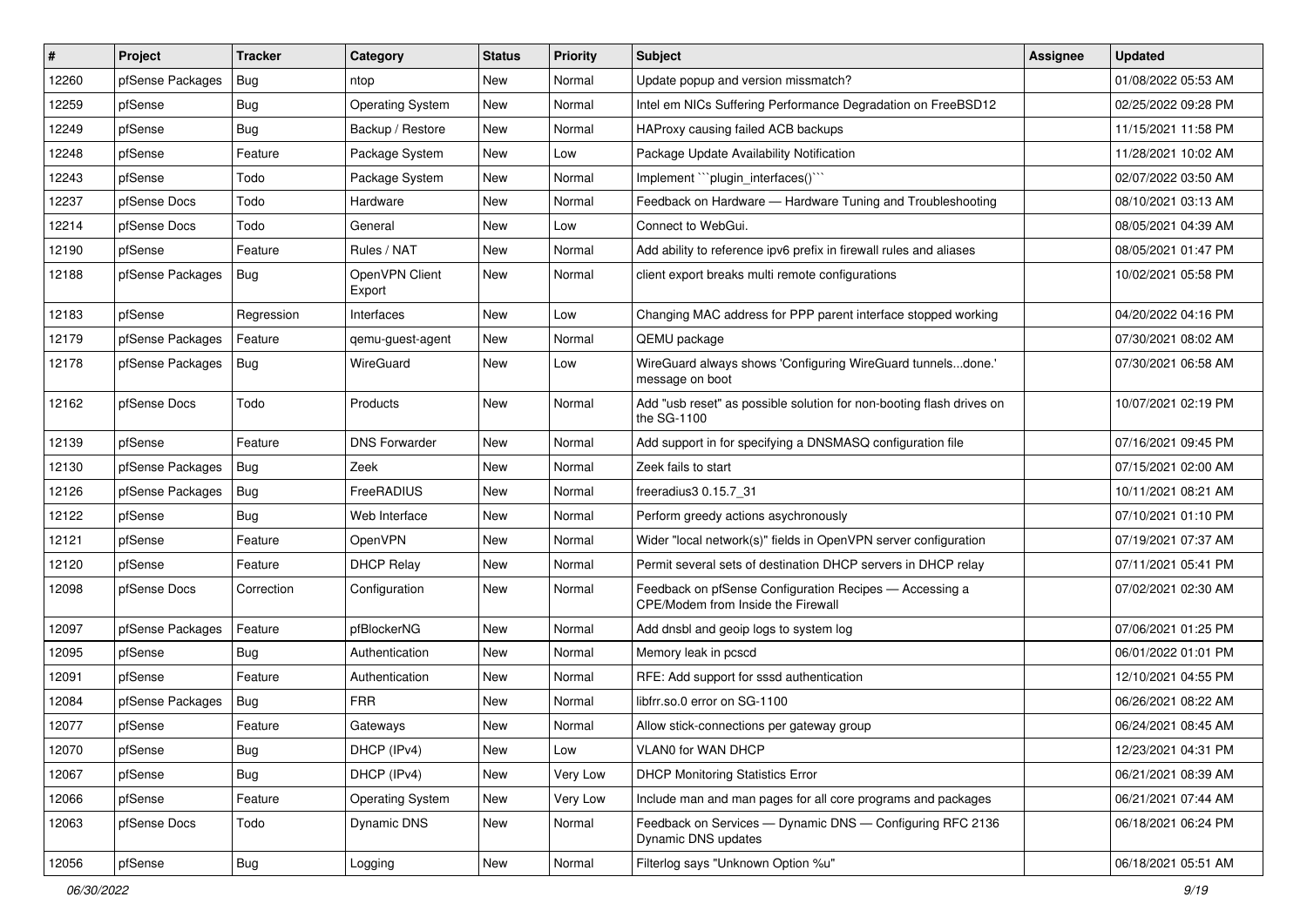| #     | Project          | <b>Tracker</b> | Category               | <b>Status</b> | <b>Priority</b> | Subject                                                                                        | <b>Assignee</b> | <b>Updated</b>      |
|-------|------------------|----------------|------------------------|---------------|-----------------|------------------------------------------------------------------------------------------------|-----------------|---------------------|
| 12033 | pfSense Packages | Bug            | pfBlockerNG            | New           | Normal          | maxmindb and sqlite3 modules not found                                                         |                 | 10/01/2021 04:42 AM |
| 12025 | pfSense          | Todo           | Web Interface          | New           | Very Low        | Add 1:1 Validation to Notify Someone They are 1:1 NAT'ing an<br><b>Interface Address</b>       |                 | 06/11/2021 10:05 AM |
| 12013 | pfSense          | Bug            | Logging                | New           | Low             | Reading log data is inefficient in certain cases                                               |                 | 06/08/2021 07:35 AM |
| 12009 | pfSense Packages | Bug            | Zabbix                 | New           | Normal          | Zabbix Agent starts twice by /etc/rc.start packages                                            |                 | 06/08/2021 01:35 AM |
| 11974 | pfSense          | Feature        | <b>XMLRPC</b>          | New           | Normal          | XMLRPC synchronization for igmmproxy settings                                                  |                 | 05/29/2021 03:58 PM |
| 11970 | pfSense Packages | Bug            | Coreboot               | New           | Normal          | Netgate Firmware Upgrade Doesn't Work on XG-2758                                               |                 | 04/21/2022 12:39 PM |
| 11963 | pfSense Packages | Feature        | <b>FRR</b>             | New           | Normal          | Dynamically change OSPF interface costs on selected interfaces on<br>CARP event                |                 | 05/26/2021 04:13 AM |
| 11956 | pfSense          | Feature        | Web Interface          | New           | Normal          | "add" button in the top of pages with many user-added items                                    |                 | 07/10/2021 01:01 PM |
| 11954 | pfSense          | Feature        | <b>IGMP Proxy</b>      | New           | Normal          | Multicast limits                                                                               |                 | 05/25/2021 12:36 AM |
| 11953 | pfSense          | Bug            | <b>IGMP Proxy</b>      | New           | Normal          | XG-1541 crashes when igmpproxy is enabled and network interfaces<br>status change              |                 | 05/24/2021 04:55 PM |
| 11944 | pfSense Docs     | Todo           | Packages               | New           | Normal          | Feedback on Packages - FRR Package - Bidirectional Forwarding<br><b>Detection</b>              |                 | 05/21/2021 12:57 AM |
| 11931 | pfSense Packages | Feature        | <b>ACME</b>            | New           | Normal          | Add support for validating a domain's ownership via Google Cloud<br>Cloud DNS                  |                 | 02/15/2022 03:18 AM |
| 11925 | pfSense          | Bug            | OpenVPN                | <b>New</b>    | Normal          | Calling-Station-Id always set to WAN IP                                                        |                 | 05/14/2021 09:27 AM |
| 11921 | pfSense          | Feature        | <b>DNS Resolver</b>    | <b>New</b>    | Very Low        | Feature Request: Compile unbound with EDNS Client Subnet (ECS)<br>module (--enable-subnet)     |                 | 05/14/2021 07:29 AM |
| 11920 | pfSense Plus     | Feature        | Authentication         | New           | Normal          | SAML Authentication for pfSense (VPN and webConfigurator)                                      |                 | 05/14/2021 12:56 AM |
| 11898 | pfSense Packages | Bug            | apcupsd                | New           | Normal          | PHP error from apcupsd dashboard widget                                                        |                 | 05/07/2021 09:12 AM |
| 11890 | pfSense Packages | Feature        | New Package<br>Request | <b>New</b>    | Normal          | Browser-based "clientless" VPN                                                                 |                 | 05/05/2021 07:26 AM |
| 11876 | pfSense          | Feature        | Hardware / Drivers     | New           | Normal          | OpenSSL does not use QAT acceleration on pfSense Plus<br>21.02-RELEASE-p1 or 21.05-DEVELOPMENT |                 | 05/03/2021 08:02 AM |
| 11872 | pfSense          | Bug            | Interfaces             | <b>New</b>    | Normal          | gif interfaces reporting incorrect traffic counters                                            |                 | 12/30/2021 04:00 AM |
| 11871 | pfSense Docs     | Correction     | Products               | New           | Normal          | SG-2100 must be manually power cycled after installation                                       |                 | 10/07/2021 02:19 PM |
| 11856 | pfSense          | Feature        | <b>Diagnostics</b>     | New           | Normal          | Replace/add Alias or DNS names for known LAN addresses in the<br>State table                   |                 | 04/27/2021 08:01 AM |
| 11848 | pfSense Packages | Bug            | Squid                  | New           | Normal          | Issue with squid cache download speed                                                          |                 | 04/23/2021 09:30 PM |
| 11841 | pfSense Packages | Bug            | <b>FRR</b>             | New           | Normal          | FRR access lists default bahavior changed to permit by default                                 |                 | 04/22/2021 09:52 AM |
| 11837 | pfSense Packages | Feature        | <b>FRR</b>             | New           | Low             | Increase field length of FRR Networks in Access Lists and Prefix Lists                         |                 | 04/22/2021 07:10 AM |
| 11835 | pfSense Packages | <b>Bug</b>     | <b>FRR</b>             | New           | Normal          | FRR OSPF redistributed connected routes disappearing                                           |                 | 04/22/2021 07:11 AM |
| 11827 | pfSense Packages | Feature        | <b>ACME</b>            | New           | Normal          | Please include acme deploy folder/scripts                                                      |                 | 03/06/2022 04:31 AM |
| 11826 | pfSense Packages | Feature        | ACME                   | New           | Normal          | Preserve acme SAN Method parameters for new cert creations                                     |                 | 04/20/2021 02:02 PM |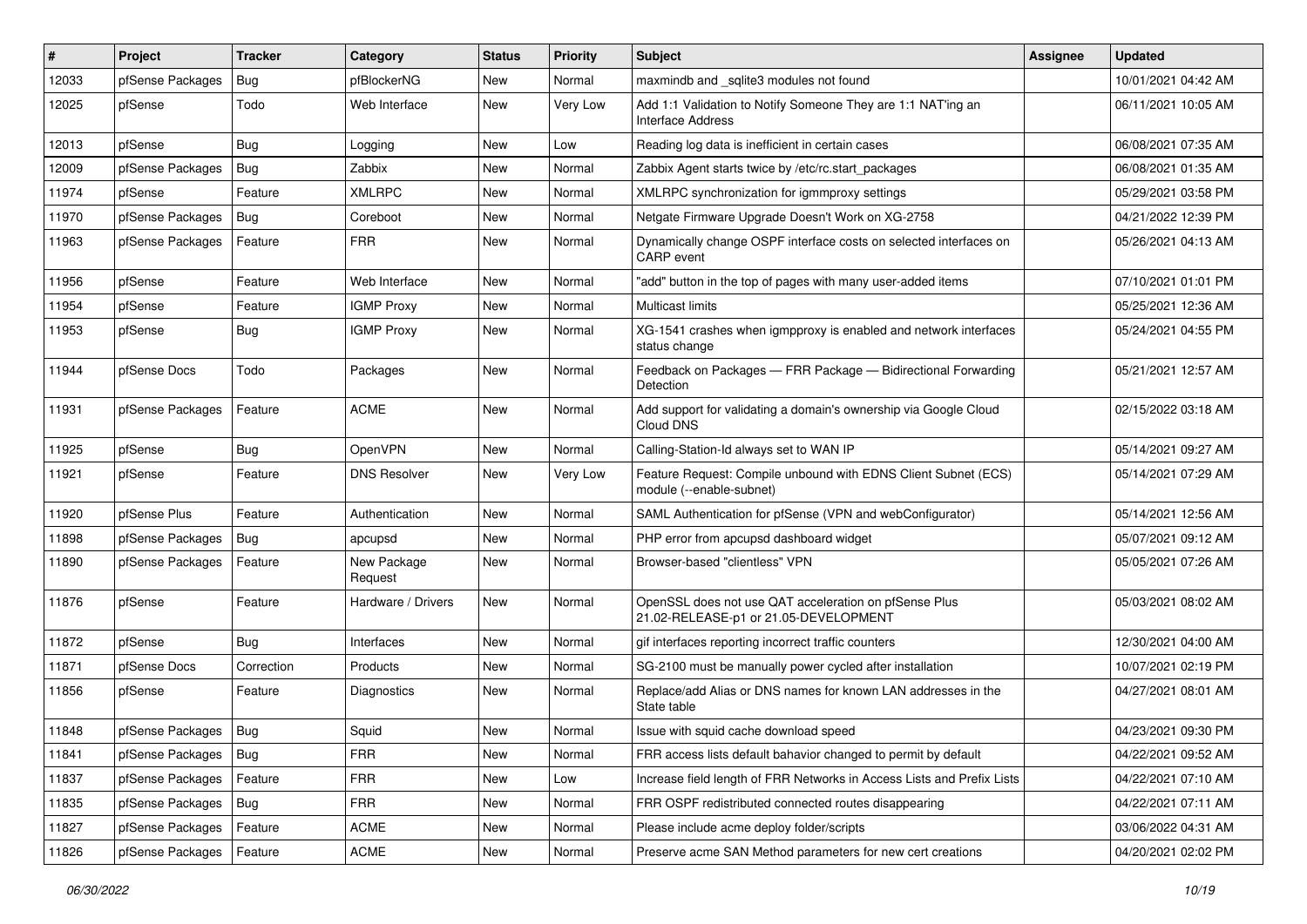| $\vert$ # | Project          | <b>Tracker</b> | Category                 | <b>Status</b> | <b>Priority</b> | <b>Subject</b>                                                                                           | <b>Assignee</b> | <b>Updated</b>      |
|-----------|------------------|----------------|--------------------------|---------------|-----------------|----------------------------------------------------------------------------------------------------------|-----------------|---------------------|
| 11823     | pfSense Packages | Feature        | <b>FRR</b>               | <b>New</b>    | Normal          | Route handling enhancements                                                                              |                 | 04/19/2021 06:23 PM |
| 11802     | pfSense Packages | Bug            | <b>FreeRADIUS</b>        | <b>New</b>    | Normal          | FreeRADIUS sync                                                                                          |                 | 05/10/2021 04:18 AM |
| 11786     | pfSense          | Bug            | Services                 | New           | Normal          | SSH incomplete setup and startup fail while recovering XML backup<br>in a fresh install of pfSense 2.5.0 |                 | 04/17/2021 01:36 PM |
| 11784     | pfSense Packages | Feature        | squidguard               | <b>New</b>    | Normal          | squidguard auto update blacklist option                                                                  |                 | 04/06/2021 01:53 AM |
| 11780     | pfSense Packages | Bug            | Suricata                 | <b>New</b>    | Very High       | Suricata package fails to prune suricata.log                                                             |                 | 08/06/2021 07:18 AM |
| 11778     | pfSense          | Bug            | OpenVPN                  | <b>New</b>    | Normal          | OpenVPN uses 100% CPU after experiencing packet loss                                                     |                 | 02/28/2022 07:38 AM |
| 11777     | pfSense Packages | Bug            | Unbound                  | <b>New</b>    | <b>Very Low</b> | Input validation prevents DNS Resolver from being disabled                                               |                 | 04/05/2021 05:51 PM |
| 11772     | pfSense Plus     | Feature        | Multi-WAN                | <b>New</b>    | Normal          | Layer 2 Tunnel Bonding Capability                                                                        |                 | 06/05/2021 03:27 PM |
| 11770     | pfSense Plus     | <b>Bug</b>     | Hardware / Drivers       | <b>New</b>    | Normal          | Pantech UML295 USB Modem No Longer Functional                                                            |                 | 04/01/2021 11:28 AM |
| 11763     | pfSense Packages | Bug            | Status Monitoring        | New           | Normal          | Traffic graphs refresh issue                                                                             |                 | 05/03/2021 09:44 AM |
| 11761     | pfSense          | Bug            | L <sub>2</sub> TP        | <b>New</b>    | Normal          | L2TP/IPsec VPN : PPP LCP negotiation occurs before user<br>authentication                                |                 | 03/31/2021 04:52 AM |
| 11759     | pfSense          | <b>Bug</b>     | Dashboard                | <b>New</b>    | Normal          | Traffic graphs on dashboard double upload on pppoe links                                                 |                 | 12/30/2021 04:00 AM |
| 11757     | pfSense          | Feature        | <b>XMLRPC</b>            | New           | Normal          | Allow XMLRPC sync to bypass default auth server in favor of local<br>database                            |                 | 03/30/2021 03:18 PM |
| 11749     | pfSense Packages | Feature        | pfBlockerNG              | <b>New</b>    | Normal          | Option to disable NAT rule creation                                                                      |                 | 04/06/2021 11:45 PM |
| 11742     | pfSense Packages | Bug            | Suricata                 | <b>New</b>    | Normal          | Blocking / Unblocking is not working correctly.                                                          |                 | 09/01/2021 11:08 AM |
| 11739     | pfSense Docs     | New Content    | <b>High Availability</b> | <b>New</b>    | Normal          | Manual Outbound NAT rules in HA setup                                                                    |                 | 07/09/2021 08:26 AM |
| 11732     | pfSense Plus     | Feature        | Hardware / Drivers       | <b>New</b>    | Normal          | Add VXLAN Support to pfSense Plus                                                                        |                 | 03/15/2022 02:35 AM |
| 11731     | pfSense          | Bug            | Hardware / Drivers       | <b>New</b>    | Normal          | Missing support for Realtek USB NICs                                                                     |                 | 03/30/2021 04:32 AM |
| 11730     | pfSense          | Bug            | Web Interface            | <b>New</b>    | Normal          | Improve visibility of option selections in dark themes                                                   |                 | 03/25/2021 09:38 PM |
| 11724     | pfSense          | Bug            | Package System           | <b>New</b>    | Normal          | Packages unexpectedly removed when changing update branches                                              |                 | 03/29/2021 08:09 AM |
| 11717     | pfSense          | Bug            | Rules / NAT              | New           | Normal          | Incorrect port forwarding rules if Destination port alias is not equal to<br>Redirect target port alias  |                 | 03/22/2021 06:06 AM |
| 11715     | pfSense          | Bug            | OpenVPN                  | <b>New</b>    | Normal          | OpenVPN MTU                                                                                              |                 | 03/22/2021 01:35 AM |
| 11714     | pfSense Docs     | New Content    | <b>High Availability</b> | <b>New</b>    | Normal          | Feedback on Troubleshooting - Troubleshooting High Availability<br><b>DHCP Failover</b>                  |                 | 03/21/2021 05:58 PM |
| 11703     | pfSense Packages | Feature        | <b>FRR</b>               | <b>New</b>    | Normal          | add Krill and Routinator support BGP RPKI                                                                |                 | 03/18/2021 07:47 PM |
| 11666     | pfSense          | Bug            | Logging                  | New           | Normal          | GUI Firewall log search not parsing filter.log beyond hard coded limit                                   |                 | 03/12/2021 11:38 AM |
| 11657     | pfSense          | Bug            | Interfaces               | New           | Normal          | netmap_ring_reinit error                                                                                 |                 | 03/18/2021 10:32 PM |
| 11650     | pfSense Packages | Bug            | <b>FRR</b>               | New           | Very Low        | FRR configuration broken on restore of manually edited FRR config<br>sections                            |                 | 03/10/2021 08:50 AM |
| 11648     | pfSense Docs     | Todo           | Packages                 | New           | Normal          | Feedback on Packages - AWS VPC Wizard - pfSense Plus<br><b>Configuration Details</b>                     |                 | 03/10/2021 06:30 AM |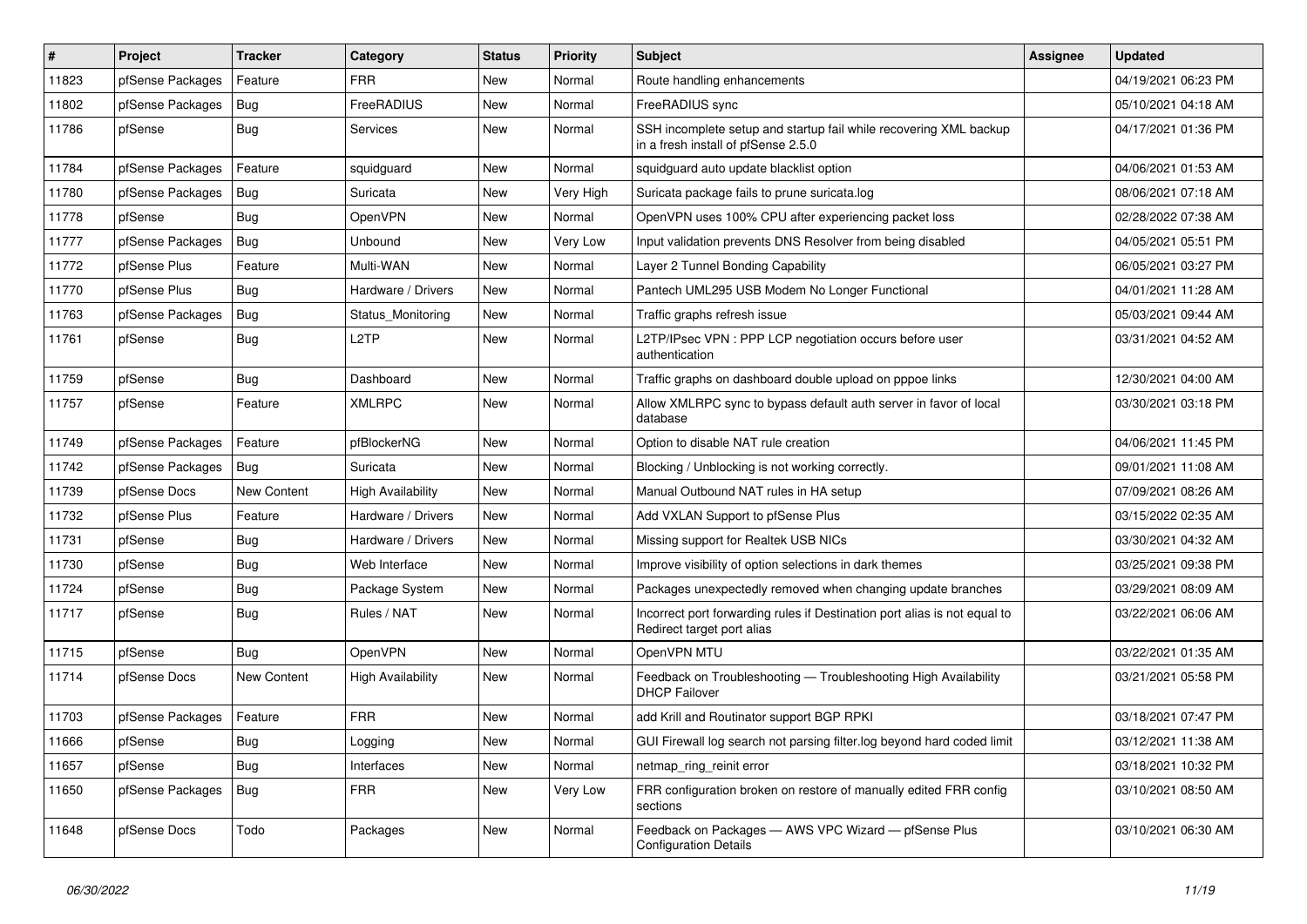| $\sharp$ | Project          | <b>Tracker</b> | Category               | <b>Status</b> | <b>Priority</b> | Subject                                                                                                                                                                                         | <b>Assignee</b> | <b>Updated</b>      |
|----------|------------------|----------------|------------------------|---------------|-----------------|-------------------------------------------------------------------------------------------------------------------------------------------------------------------------------------------------|-----------------|---------------------|
| 11641    | pfSense          | <b>Bug</b>     | Interfaces             | <b>New</b>    | Normal          | On xn based interfaces without the VLANMTU flag the first VLAN tag<br>defined does not follow the parent interface MTU settings. All<br>subsequent VLAN tags follow the parent interface's MTU. |                 | 03/09/2021 06:42 PM |
| 11634    | pfSense Packages | Regression     | <b>BIND</b>            | <b>New</b>    | Normal          | bind hangs when pfsense is reconnecting as an openvpn client to a<br>TUN openvpn server                                                                                                         |                 | 03/14/2021 07:23 AM |
| 11625    | pfSense          | Feature        | OpenVPN                | <b>New</b>    | Normal          | Cisco-AVPair aliases support                                                                                                                                                                    |                 | 03/05/2021 12:35 AM |
| 11622    | pfSense Docs     | Todo           | <b>IPsec</b>           | <b>New</b>    | Normal          | Update pfSense VPC VPN Configuration Wizard docs                                                                                                                                                |                 | 03/04/2021 09:36 AM |
| 11619    | pfSense          | Bug            | Upgrade                | <b>New</b>    | Normal          | Unable to upgrade 2.4.4-p3 to 2.5/21.02-p1                                                                                                                                                      |                 | 08/15/2021 10:00 AM |
| 11610    | pfSense Packages | Bug            | <b>NET-SNMP</b>        | <b>New</b>    | Normal          | NET-SNMP is not setting the correct permissions on AgentX                                                                                                                                       |                 | 06/28/2021 07:54 AM |
| 11608    | pfSense Docs     | New Content    | Products               | <b>New</b>    | Normal          | Interfaces order of XG-7100 Quad-Port 10GbE Fiber SFP+<br><b>Installation Kit</b>                                                                                                               |                 | 03/03/2021 07:14 AM |
| 11604    | pfSense          | Feature        | WireGuard              | <b>New</b>    | Normal          | WireGuard Dynamic Listen Port Randomization                                                                                                                                                     |                 | 03/19/2021 10:59 AM |
| 11592    | pfSense Packages | Bug            | node exporter          | <b>New</b>    | Normal          | Node exporter can not read system statistics                                                                                                                                                    |                 | 10/15/2021 09:37 PM |
| 11588    | pfSense          | Feature        | WireGuard              | <b>New</b>    | Low             | Automatically suggest next IP address in Wireguard interface subnet<br>when creating a peer                                                                                                     |                 | 12/22/2021 03:35 AM |
| 11579    | pfSense Packages | Feature        | Snort                  | <b>New</b>    | Normal          | Snort alerts or blocks trigger notifications                                                                                                                                                    |                 | 03/01/2021 03:26 AM |
| 11573    | pfSense Packages | Feature        | New Package<br>Request | New           | Normal          | <b>Custom Commands</b>                                                                                                                                                                          |                 | 03/16/2021 07:28 PM |
| 11572    | pfSense Packages | Bug            | pfBlockerNG            | New           | High            | Auto created firewall rules have IPv4 as protocol only - even for IPv6<br>lists.                                                                                                                |                 | 06/25/2022 10:59 AM |
| 11567    | pfSense Packages | Feature        | Mail report            | <b>New</b>    | Normal          | Email report add a note filed request                                                                                                                                                           |                 | 02/27/2021 03:44 PM |
| 11566    | pfSense          | <b>Bug</b>     | Web Interface          | <b>New</b>    | Low             | Firewall Maximum Table Entries "default size" is whatever is entered                                                                                                                            |                 | 02/27/2021 10:01 AM |
| 11563    | pfSense Packages | Bug            | <b>BIND</b>            | <b>New</b>    | High            | BIND GUI writes TXT records > 255 characters                                                                                                                                                    |                 | 02/27/2021 07:11 AM |
| 11556    | pfSense          | Bug            | Rules / NAT            | <b>New</b>    | Normal          | Kill all states associated with a NAT address                                                                                                                                                   |                 | 03/19/2021 10:29 AM |
| 11548    | pfSense          | <b>Bug</b>     | Rules / NAT            | <b>New</b>    | Normal          | "rule expands to no valid combination" error from port forward<br>automatic rule mixing IPv4 and IPv6 elements                                                                                  |                 | 02/27/2021 03:18 PM |
| 11541    | pfSense          | Bug            | OpenVPN                | <b>New</b>    | Normal          | OpenVPN status does not work properly when set to TCP and<br>Concurrent Connections = 1                                                                                                         |                 | 03/02/2021 02:27 PM |
| 11534    | pfSense Packages | Regression     | FreeRADIUS             | <b>New</b>    | High            | FreeRADIUS EAP anonymous connection forbidden out-of-tunnel                                                                                                                                     |                 | 07/14/2021 02:32 AM |
| 11525    | pfSense Packages | Bug            | Suricata               | <b>New</b>    | Normal          | pfsense 2.5.0 release version for vlan issue to suricata                                                                                                                                        |                 | 11/11/2021 08:16 AM |
| 11522    | pfSense Packages | Bug            | Zabbix                 | <b>New</b>    | Normal          | fping6 error                                                                                                                                                                                    |                 | 02/24/2021 07:13 AM |
| 11509    | pfSense Packages | <b>Bug</b>     | <b>LCDProc</b>         | New           | Low             | LCD package - not starting at boot - stop and start in Status Window<br>not possible                                                                                                            |                 | 02/23/2021 10:55 AM |
| 11503    | pfSense          | <b>Bug</b>     | <b>OpenVPN</b>         | New           | Normal          | Using multiple authentication backends on an OpenVPN server fails                                                                                                                               |                 | 02/23/2021 12:23 PM |
| 11493    | pfSense Packages | Bug            | Zabbix                 | New           | Very Low        | After upgrade zabbix proxy wont start                                                                                                                                                           |                 | 02/21/2021 05:31 AM |
| 11490    | pfSense Packages | <b>Bug</b>     | Service Watchdog       | New           | Very Low        | Service Watchdog - Impacts Reboots and Package Updates                                                                                                                                          |                 | 02/22/2021 12:07 PM |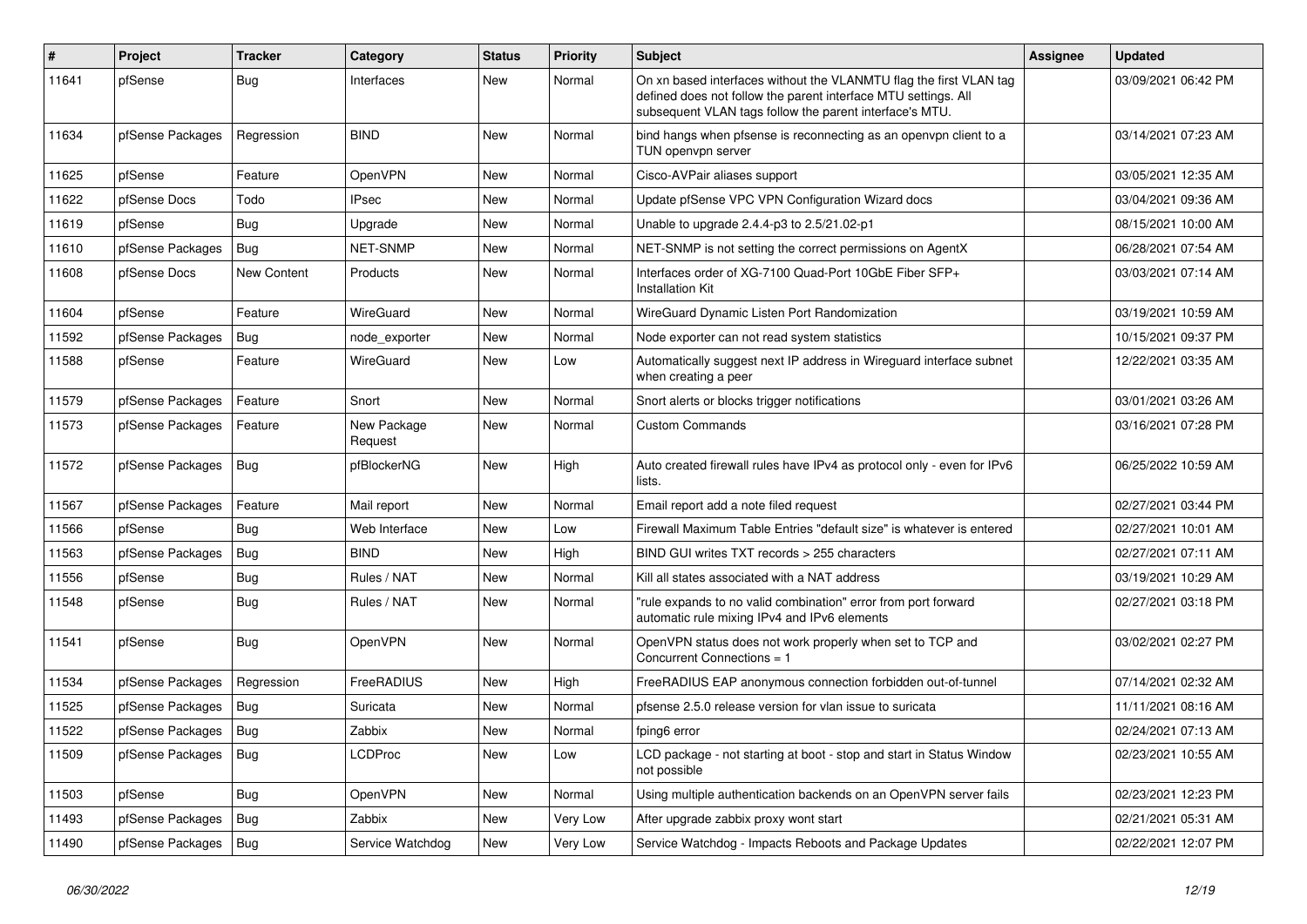| $\sharp$ | Project                | <b>Tracker</b> | Category                    | <b>Status</b> | <b>Priority</b> | Subject                                                                                                                          | <b>Assignee</b> | <b>Updated</b>      |
|----------|------------------------|----------------|-----------------------------|---------------|-----------------|----------------------------------------------------------------------------------------------------------------------------------|-----------------|---------------------|
| 11479    | pfSense Packages       | Bug            | snmptt                      | New           | Normal          | snmptt 1.4.2 does not work in daemon mode                                                                                        |                 | 02/20/2021 04:37 PM |
| 11473    | pfSense                | Bug            | Web Interface               | <b>New</b>    | Normal          | System Activity shows invalid data on SG-3100                                                                                    |                 | 02/19/2021 08:12 PM |
| 11440    | pfSense                | Feature        | Web Interface               | New           | Low             | Expand collapsed sections by clicking anywhere on header                                                                         |                 | 10/28/2021 01:35 PM |
| 11438    | pfSense                | Feature        | Hardware / Drivers          | New           | Low             | Allow multiple cryptographic accelerator modules to be loaded at the<br>same time                                                |                 | 02/18/2021 12:40 PM |
| 11430    | pfSense                | Bug            | Interfaces                  | New           | Normal          | PHP console spam after Assigning Interfaces                                                                                      |                 | 10/09/2021 10:37 AM |
| 11429    | pfSense                | Bug            | Web Interface               | New           | Normal          | System Log / Settings form activates "Reset Log Files" button on<br>enter                                                        |                 | 10/28/2021 01:35 PM |
| 11418    | pfSense                | Bug            | <b>IPsec</b>                | New           | Very Low        | 'NAT-T: Force' is broken for IPv6 IPsec                                                                                          |                 | 02/16/2021 08:25 AM |
| 11414    | pfSense Packages       | Bug            | pfBlockerNG                 | New           | Normal          | Enabling feed "Public_DNS4_all" breaks some Google services                                                                      |                 | 02/13/2021 02:46 AM |
| 11412    | pfSense                | Bug            | Interfaces                  | New           | Normal          | LLDPD Package Doesn't Work with Switchports                                                                                      |                 | 02/12/2021 08:12 PM |
| 11411    | pfSense Packages       | Feature        | New Package<br>Request      | New           | Normal          | Smokeping as a default latency measurement tool                                                                                  |                 | 02/12/2021 09:29 PM |
| 11410    | pfSense Packages       | Feature        | New Package<br>Request      | New           | Normal          | adding bpytop (former Bashtop)                                                                                                   |                 | 07/26/2021 12:33 PM |
| 11398    | pfSense Packages       | Bug            | pfBlockerNG                 | New           | Normal          | pfBlocker upgrade hangs forever                                                                                                  |                 | 04/21/2022 12:39 PM |
| 11379    | pfSense                | Feature        | Captive Portal              | New           | Normal          | <b>Template Roll Printer</b>                                                                                                     |                 | 02/07/2021 05:26 AM |
| 11375    | pfSense Packages       | Bug            | apcupsd                     | New           | Normal          | UPS Type <blank> for USB APC</blank>                                                                                             |                 | 02/26/2021 11:10 AM |
| 11369    | pfSense                | Feature        | <b>Operating System</b>     | New           | Low             | add Enabling IPv6 Source Address Validation support                                                                              |                 | 02/04/2021 10:03 AM |
| 11363    | pfSense                | Bug            | Installer                   | New           | Normal          | Clean Install 2.5.0 fails due to hardware incompability                                                                          |                 | 02/04/2021 11:06 AM |
| 11335    | pfSense                | Bug            | Interfaces                  | New           | Normal          | Spoofing the MAC on a LAGG interface does not work for some NIC<br>types.                                                        |                 | 01/29/2021 09:10 AM |
| 11324    | pfSense                | Feature        | Logging                     | New           | Normal          | Separate syslog "Remote log servers" Parameters                                                                                  |                 | 01/27/2021 10:47 AM |
| 11302    | pfSense                | Feature        | WireGuard                   | New           | Normal          | WireGuard XMLRPC sync                                                                                                            |                 | 03/19/2021 10:59 AM |
| 11280    | pfSense                | Todo           | WireGuard                   | New           | Normal          | Add WireGuard to ALTQ list                                                                                                       |                 | 04/27/2021 12:32 PM |
| 11270    | pfSense                | Feature        | <b>VPN (Multiple Types)</b> | New           | Low             | Consider integrating Nebula mesh VPN                                                                                             |                 | 01/20/2021 03:34 PM |
| 11268    | pfSense                | Bug            | Web Interface               | New           | Normal          | Cookie named 'id' prevents Edit form fields being set properly                                                                   |                 | 09/03/2021 06:16 AM |
| 11266    | pfSense Packages       | Feature        | AutoConfigBackup            | New           | Very Low        | Give an option to list restore point in "reverse" order/latest at the top.                                                       |                 | 01/19/2021 06:58 PM |
| 11262    | pfSense                | Feature        | Rules / NAT                 | New           | Normal          | Time Based Rules - selects all days in the current month                                                                         |                 | 04/27/2021 12:32 PM |
| 11261    | pfSense Packages   Bug |                | pfBlockerNG                 | New           | Normal          | pfBlockerNG ASN numbers in IPv4 (/IPv6) Custom_List generate<br>error(s) "Invalid numeric literal at line 1, column 7"           |                 | 01/28/2021 08:34 AM |
| 11260    | pfSense Packages       | Feature        | pfBlockerNG                 | New           | Normal          | pfBlockerNG: predefined ASN groups for Google, Facebook, Apple,<br>etc with useful selections                                    |                 | 01/18/2021 03:46 PM |
| 11257    | pfSense                | Feature        | Upgrade                     | New           | Normal          | Installed Packages: Update all button                                                                                            |                 | 01/18/2021 10:45 AM |
| 11243    | pfSense                | Feature        | Interfaces                  | New           | Normal          | individual pfctl snort2c tables per interface only blocking IPs for<br>specific interface when a rule triggers in snort/suricata |                 | 01/14/2021 03:02 PM |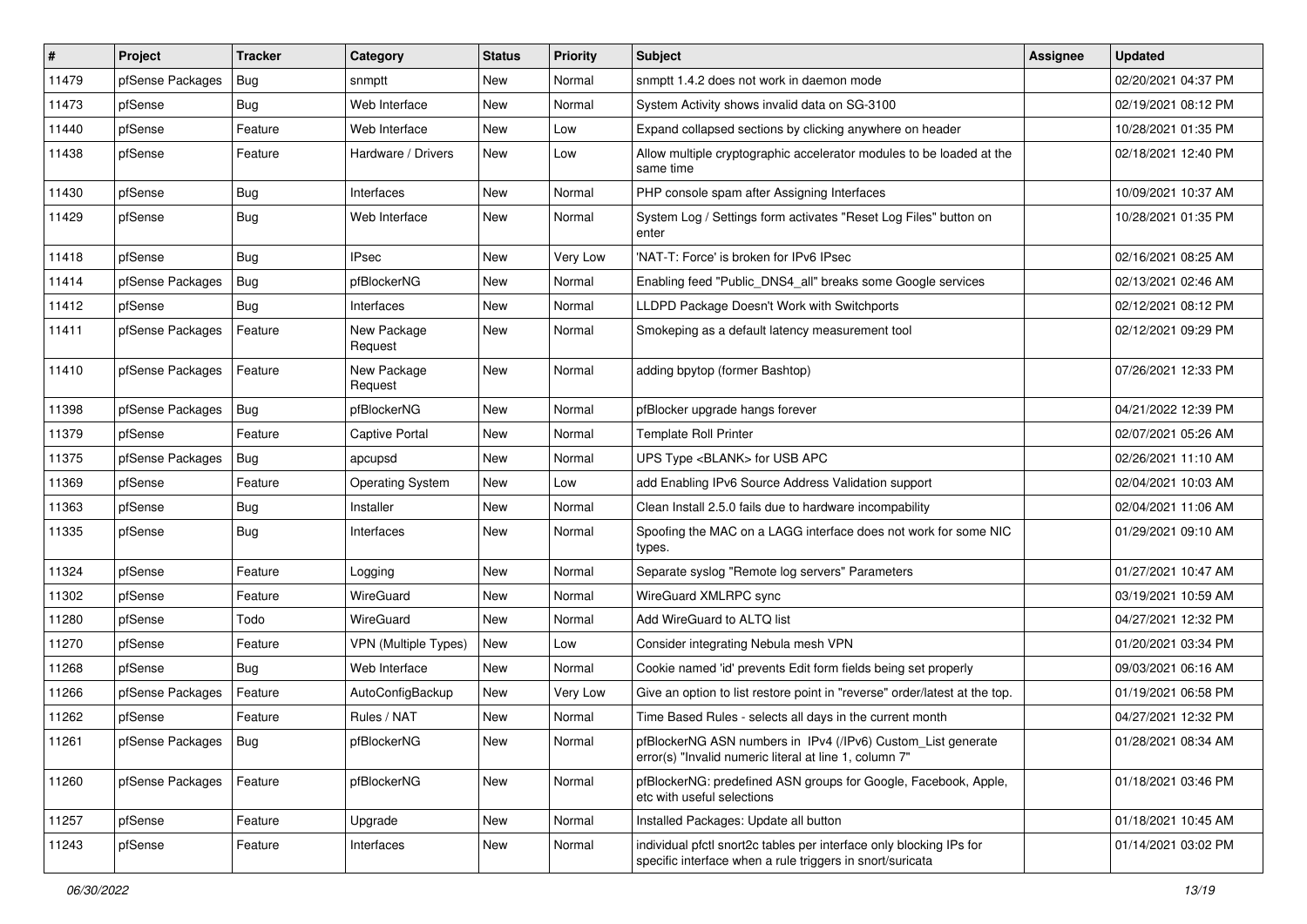| $\vert$ # | Project                | <b>Tracker</b> | Category                 | <b>Status</b> | <b>Priority</b> | <b>Subject</b>                                                                         | <b>Assignee</b> | <b>Updated</b>      |
|-----------|------------------------|----------------|--------------------------|---------------|-----------------|----------------------------------------------------------------------------------------|-----------------|---------------------|
| 11235     | pfSense Packages       | Bug            | Filer                    | New           | Normal          | Filer run script when "state" unchanged                                                |                 | 01/08/2021 07:24 AM |
| 11232     | pfSense                | Bug            | <b>Operating System</b>  | New           | Normal          | Fix pfSense_fsync                                                                      |                 | 01/08/2021 08:53 AM |
| 11227     | pfSense Packages       | Feature        | pfBlockerNG              | New           | Normal          | Feeds update                                                                           |                 | 01/07/2021 12:11 AM |
| 11213     | pfSense                | Feature        | Gateways                 | New           | Low             | Option to mark gateway as down directly from Table                                     |                 | 01/03/2021 07:09 AM |
| 11209     | pfSense Packages       | Feature        | pfBlockerNG              | New           | Normal          | pfBlockerNG soft blocking                                                              |                 | 01/01/2021 02:07 PM |
| 11203     | pfSense                | Bug            | Certificates             | New           | Normal          | certificate manager very slow                                                          |                 | 12/31/2020 11:57 AM |
| 11200     | pfSense Packages       | Feature        | Squid                    | New           | Normal          | Squid reverse proxy + multiple ssl certificates                                        |                 | 12/31/2020 03:50 AM |
| 11189     | pfSense                | Feature        | <b>Captive Portal</b>    | <b>New</b>    | Normal          | Captive Portal - Tarpit option                                                         |                 | 12/23/2020 06:44 PM |
| 11184     | pfSense                | Bug            | FreeBSD                  | New           | Normal          | PF: State policy cannot be configurable                                                |                 | 02/09/2021 02:43 AM |
| 11182     | pfSense Packages       | Bug            | <b>NRPE</b>              | <b>New</b>    | Normal          | NRPE in HA syncs the bind IP                                                           |                 | 12/01/2021 02:15 AM |
| 11178     | pfSense Packages       | Feature        | Filer                    | New           | Normal          | Filer do not ask what to do with previous filename                                     |                 | 12/31/2020 02:45 AM |
| 11177     | pfSense                | Bug            | Dynamic DNS              | New           | Normal          | DDNSv6 not using Check IP Services                                                     |                 | 12/21/2020 05:02 AM |
| 11172     | pfSense Docs           | New Content    | Products                 | New           | Normal          | Interfaces order of 10 Gigabit Quad-Port SFP+ Intel® X710BM2 Card                      |                 | 12/18/2020 01:28 PM |
| 11169     | pfSense                | Feature        | Interfaces               | New           | Very Low        | Changing interface index order                                                         |                 | 12/17/2020 05:44 AM |
| 11165     | pfSense Packages       | Feature        | OpenVPN Client<br>Export | <b>New</b>    | Very Low        | OpenVPN Exporter - Allow for name customization                                        |                 | 07/10/2021 12:58 PM |
| 11158     | pfSense Packages       | Bug            | <b>FRR</b>               | <b>New</b>    | High            | <b>FRR Prefix Lists</b>                                                                |                 | 12/30/2020 04:55 PM |
| 11156     | pfSense Packages       | Feature        | pfBlockerNG              | New           | Normal          | Add an option include subdomains for the noAAAA feature                                |                 | 12/11/2020 10:19 AM |
| 11149     | pfSense                | Bug            | <b>DHCP Relay</b>        | New           | Normal          | DHCP relay won't start with DHCP server behind gateway                                 |                 | 03/22/2021 05:13 AM |
| 11147     | pfSense                | Bug            | Dynamic DNS              | <b>New</b>    | Normal          | Domeneshop DynDNS IPv4 and IPv6                                                        |                 | 12/09/2020 11:47 PM |
| 11139     | pfSense                | Documentation  | Interfaces               | New           | Normal          | <b>Bridges and VLANs</b>                                                               |                 | 12/07/2020 12:32 PM |
| 11138     | pfSense Packages       | Feature        | <b>FreeRADIUS</b>        | New           | Normal          | new WebGUI checkboxes needed                                                           |                 | 12/07/2020 08:28 AM |
| 11110     | pfSense                | Bug            | Backup / Restore         | New           | Normal          | Backup file should be checked before restoring a specific area                         |                 | 12/05/2020 02:50 PM |
| 11099     | pfSense Packages       | Feature        | pfBlockerNG              | New           | Normal          | DNSBL blocking by schedule                                                             |                 | 11/25/2020 12:12 AM |
| 11093     | pfSense                | Bug            | Wireless                 | <b>New</b>    | Low             | ral(4) driver non-functional in arm64                                                  |                 | 11/21/2020 10:45 AM |
| 11092     | pfSense Packages       | Feature        | pfBlockerNG              | New           | Normal          | Detecting DNS tunneling                                                                |                 | 11/21/2020 04:53 AM |
| 11084     | pfSense                | Feature        | Dynamic DNS              | New           | Normal          | Dynamic DNS include option to specify virtual IP addresses                             |                 | 11/19/2020 01:26 PM |
| 11074     | pfSense Packages   Bug |                | <b>BIND</b>              | New           | Low             | bind Zone Settings Zones, Save button opens "Confirmation required<br>to save changes" |                 | 11/16/2020 11:08 AM |
| 11056     | pfSense                | Feature        | Interfaces               | New           | Normal          | Add option to disable flow-control on interfaces in GUI                                |                 | 11/11/2020 04:41 PM |
| 11040     | pfSense Packages       | Bug            | pfBlockerNG              | New           | Normal          | pfb_filter core faults when clearing firewall log                                      |                 | 11/07/2020 01:44 PM |
| 11036     | pfSense Packages       | Bug            | haproxy                  | New           | Normal          | <b>HAproxy ACL</b>                                                                     |                 | 02/11/2022 11:27 AM |
| 11026     | pfSense Packages       | Feature        | FreeRADIUS               | New           | Low             | Feedback on Packages - FreeRADIUS package                                              |                 | 11/02/2020 07:21 AM |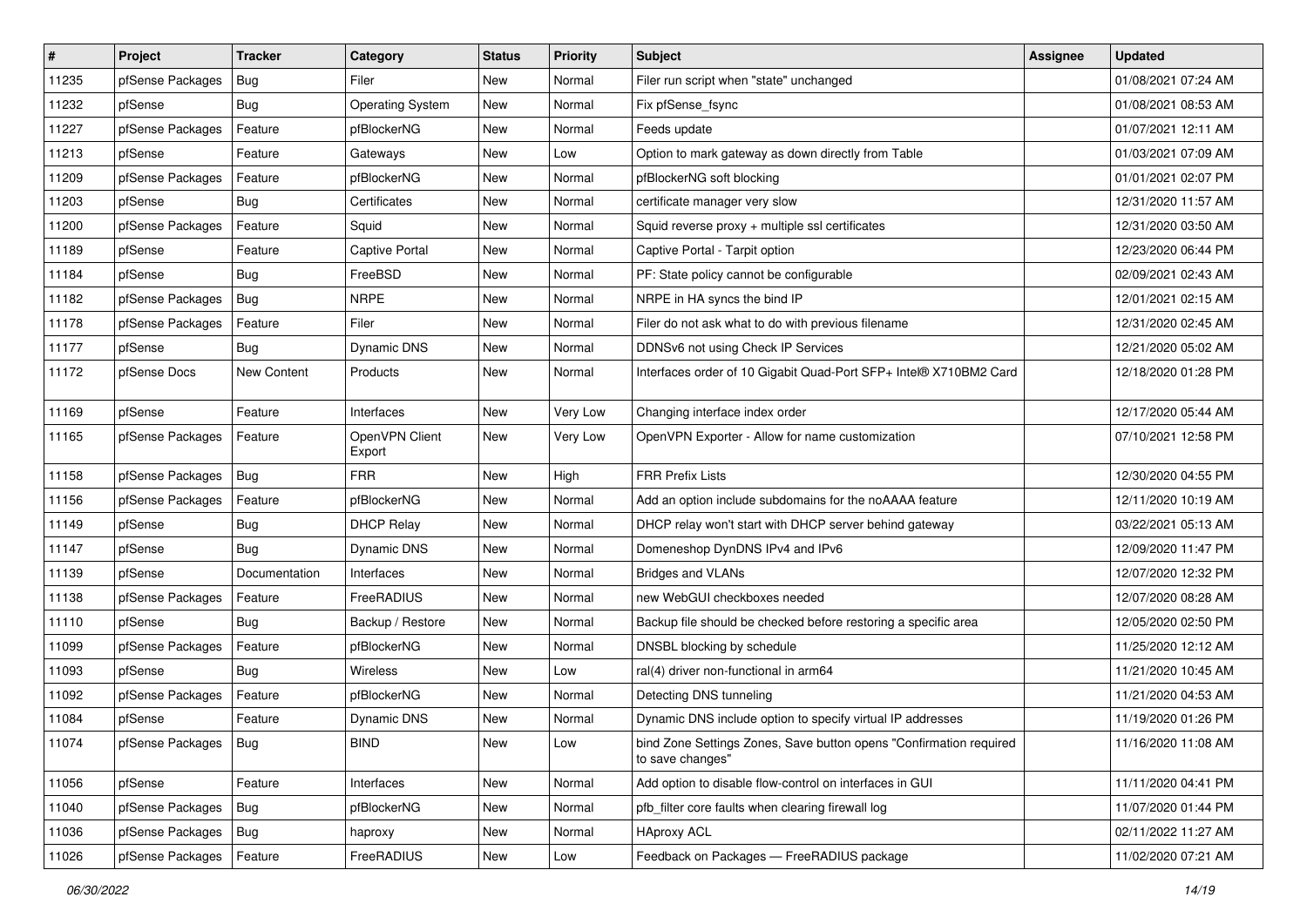| $\vert$ # | Project          | <b>Tracker</b> | Category                 | <b>Status</b> | <b>Priority</b> | <b>Subject</b>                                                                               | <b>Assignee</b> | <b>Updated</b>      |
|-----------|------------------|----------------|--------------------------|---------------|-----------------|----------------------------------------------------------------------------------------------|-----------------|---------------------|
| 11004     | pfSense          | Feature        | DHCP (IPv4)              | <b>New</b>    | Low             | DHCP reservations with no IP address show entries in DHCP leases                             |                 | 10/26/2020 07:22 AM |
| 11000     | pfSense Packages | Bug            | haproxy                  | New           | Very Low        | haproxy deprecated trick suggested                                                           |                 | 12/23/2020 02:55 PM |
| 10995     | pfSense          | Feature        | <b>Operating System</b>  | <b>New</b>    | Low             | Remove VMware MSI-X from the PCI blacklist.                                                  |                 | 10/20/2020 11:40 AM |
| 10994     | pfSense Packages | Bug            | squidguard               | New           | Low             | SquidGuard Blacklists Restore Default button does not work                                   |                 | 10/20/2020 12:26 PM |
| 10989     | pfSense Packages | Bug            | Snort                    | <b>New</b>    | Low             | Snort alert page has hidden characters in IPv6 address                                       |                 | 10/17/2020 04:06 PM |
| 10980     | pfSense          | Bug            | <b>Operating System</b>  | New           | Normal          | rc.local is executed at login by rc.initial, and not at boot time.                           |                 | 10/19/2020 09:39 AM |
| 10962     | pfSense          | Feature        | Dynamic DNS              | <b>New</b>    | Normal          | Add Cpanel support for Dynamic DNS Clients                                                   |                 | 12/28/2020 01:56 PM |
| 10952     | pfSense          | <b>Bug</b>     | Rules / NAT              | <b>New</b>    | Low             | Inconsistency in Subnet Defaults Between Firewall Rules and<br>Interface Address Assignments |                 | 10/09/2020 12:50 PM |
| 10935     | pfSense Packages | Bug            | <b>FRR</b>               | New           | Normal          | FRR 0.6.7-6 - BGPD service recycled IPv6 without Route Map                                   |                 | 12/30/2020 05:00 PM |
| 10918     | pfSense          | Feature        | Aliases / Tables         | <b>New</b>    | Low             | IP Aliases de-duplication                                                                    |                 | 12/13/2020 11:37 PM |
| 10909     | pfSense Packages | Feature        | PIMD                     | New           | Normal          | #define MAXVIFS 32 to 64                                                                     |                 | 04/21/2022 12:39 PM |
| 10890     | pfSense          | Feature        | Interfaces               | New           | Normal          | Allow multiple assigned interfaces to track status of a single switch<br>port                |                 | 09/14/2020 07:20 AM |
| 10865     | pfSense Packages | Feature        | squidguard               | <b>New</b>    | Normal          | squidGuard lacks options to send traffic action logs to syslog server                        |                 | 09/05/2020 01:21 AM |
| 10845     | pfSense Packages | <b>Bug</b>     | apcupsd                  | <b>New</b>    | Normal          | apcupsd doesn't stop when not enabled                                                        |                 | 08/24/2020 10:16 AM |
| 10843     | pfSense          | Feature        | Authentication           | New           | Normal          | Allow user manager settings to specify multiple authentication servers                       |                 | 01/13/2022 07:22 AM |
| 10841     | pfSense Packages | Feature        | pfBlockerNG              | <b>New</b>    | Normal          | Allow per Source/VLAN/Network individual black&whitelists                                    |                 | 10/18/2020 07:42 AM |
| 10839     | pfSense          | Feature        | Traffic Shaper (ALTQ)    | <b>New</b>    | Normal          | Add popular messengers to the Traffic Shaper Wizard                                          |                 | 08/18/2020 10:07 AM |
| 10833     | pfSense          | <b>Bug</b>     | Configuration<br>Backend | New           | Normal          | unbound exits on configuration error when link status flaps on LAN<br>interface              |                 | 08/13/2020 11:53 PM |
| 10831     | pfSense Packages | Feature        | New Package<br>Request   | New           | Very Low        | Integration of nntp-proxy into pfsense                                                       |                 | 08/13/2020 09:09 AM |
| 10822     | pfSense          | <b>Bug</b>     | DHCP (IPv6)              | <b>New</b>    | Normal          | Deprecated IPv6 prefix won't be announced as deprecated to clients                           |                 | 08/10/2020 09:23 AM |
| 10818     | pfSense Packages | Feature        | New Package<br>Request   | <b>New</b>    | Normal          | <b>UDP Broadcast Relay</b>                                                                   |                 | 05/31/2022 02:13 AM |
| 10805     | pfSense          | Feature        | Hardware / Drivers       | <b>New</b>    | Normal          | Intel QAT (QuickAssist) encryption support for PfSense                                       |                 | 07/31/2020 03:13 PM |
| 10802     | pfSense          | Feature        | DHCP (IPv4)              | New           | Very Low        | Seperator for DHCP Static Mapped leases                                                      |                 | 07/31/2020 10:30 AM |
| 10791     | pfSense Packages | Bug            | <b>PIMD</b>              | <b>New</b>    | Normal          | Valid (vlan)interfaces do not get vif reporting "Invalid phyint address"                     |                 | 10/06/2020 09:20 AM |
| 10783     | pfSense Packages | Bug            | ntop                     | New           | Normal          | NtopNG is very unstable on arm64                                                             |                 | 07/22/2020 09:07 AM |
| 10765     | pfSense          | <b>Bug</b>     | Authentication           | New           | Normal          | Ampersands in Idap_extended_query are escaped twice                                          |                 | 09/02/2020 07:55 AM |
| 10760     | pfSense Packages | <b>Bug</b>     | <b>BIND</b>              | New           | High            | pfSense BIND 9.14.12 server terminates due to assertion failure                              |                 | 07/11/2020 04:53 PM |
| 10732     | pfSense          | Feature        | <b>High Availability</b> | New           | Very Low        | Warning banner for secondary HA node                                                         |                 | 12/23/2021 03:34 AM |
| 10731     | pfSense          | Feature        | <b>XMLRPC</b>            | New           | Very Low        | XML-sync primary/secondary config flag                                                       |                 | 07/06/2020 03:52 PM |
| 10729     | pfSense          | Bug            | Package System           | New           | Normal          | Certificate verification failed for pkg.freebsd.org                                          |                 | 07/05/2020 01:12 AM |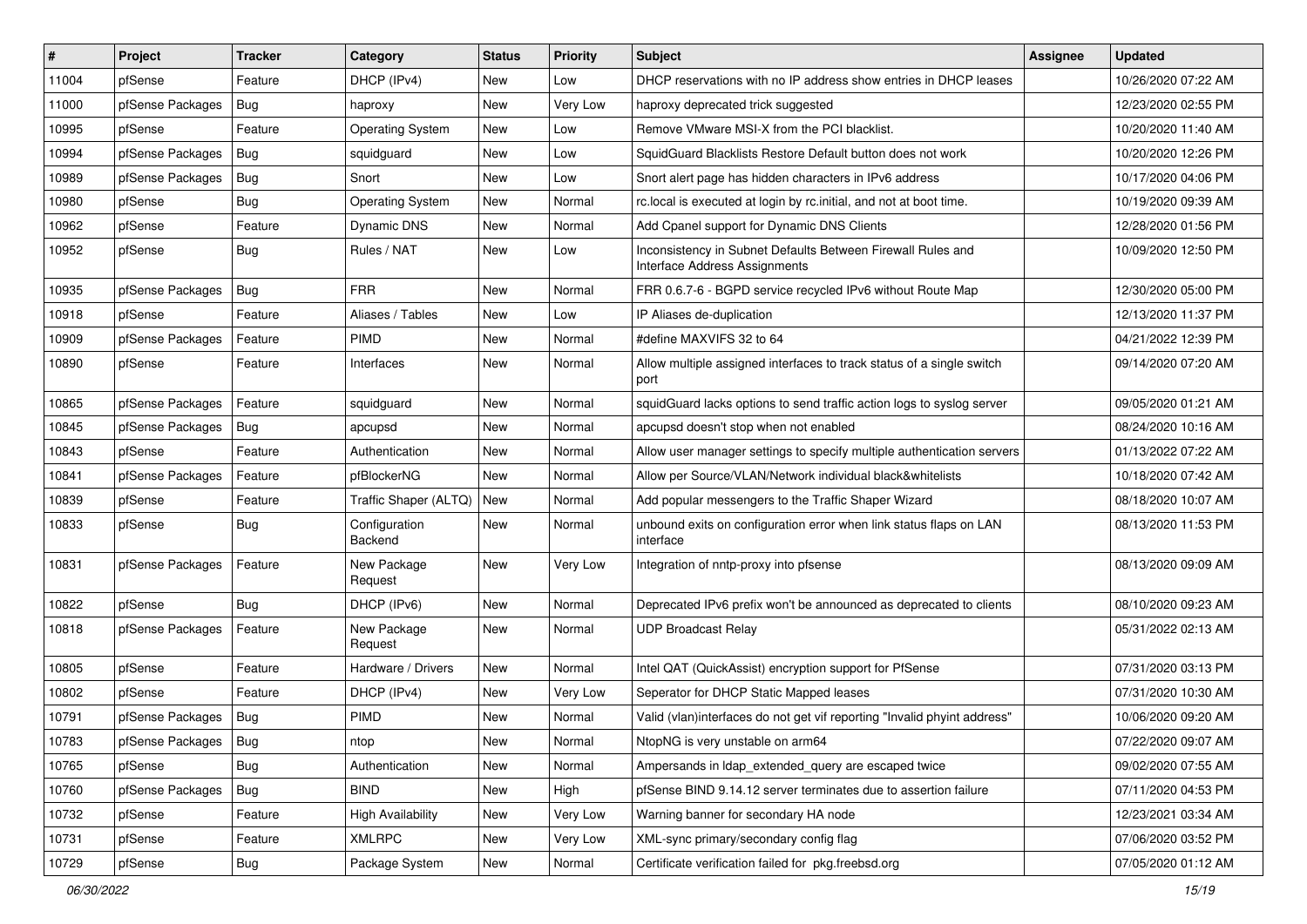| ∦     | Project          | <b>Tracker</b> | Category                     | <b>Status</b> | Priority | <b>Subject</b>                                                                                                    | <b>Assignee</b> | <b>Updated</b>      |
|-------|------------------|----------------|------------------------------|---------------|----------|-------------------------------------------------------------------------------------------------------------------|-----------------|---------------------|
| 10726 | pfSense          | Bug            | Rules / NAT                  | <b>New</b>    | Normal   | Sticky-connections option is bugged - sticky-address cannot be<br>redefined                                       |                 | 11/12/2020 10:12 AM |
| 10718 | pfSense          | Feature        | Notifications                | <b>New</b>    | Normal   | Email notifications - add new field to enter a from: name                                                         |                 | 07/01/2020 09:08 AM |
| 10715 | pfSense          | Bug            | <b>DHCP Relay</b>            | <b>New</b>    | Normal   | DHCPv6 relay always uses the "first" IPv6 address of an interface                                                 |                 | 06/29/2020 05:01 AM |
| 10714 | pfSense          | <b>Bug</b>     | DHCP (IPv6)                  | <b>New</b>    | Normal   | radvd only gives out the prefix of the "first" IPv6 address of an<br>interface                                    |                 | 10/06/2020 01:03 PM |
| 10712 | pfSense          | Bug            | Rules / NAT                  | <b>New</b>    | Normal   | "default allow LAN IPv6 to any" rule does not work right after boot<br>when using IPv6 PD                         |                 | 06/30/2020 12:17 AM |
| 10701 | pfSense          | Bug            | Web Interface                | <b>New</b>    | Very Low | Firewall Log too wide with Rule Description Column                                                                |                 | 06/25/2020 07:36 AM |
| 10695 | pfSense Packages | Bug            | FreeRADIUS                   | <b>New</b>    | Normal   | FreeRadius Accounting skipping MBs after reboot due to power down                                                 |                 | 06/24/2020 04:49 AM |
| 10693 | pfSense Packages | Bug            | <b>BIND</b>                  | <b>New</b>    | Normal   | pfSense Bind Zone Editor UI does not update zone serial number<br>when a change is made                           |                 | 09/01/2021 12:51 AM |
| 10690 | pfSense          | Bug            | Installer                    | <b>New</b>    | Low      | Not possible to make UFS install on ZFS formatted drive                                                           |                 | 04/21/2022 12:39 PM |
| 10671 | pfSense          | Bug            | <b>Operating System</b>      | New           | Normal   | pfsense 2.4.5 1 does not boot on Gen2 2012R2 HyperV VM                                                            |                 | 05/09/2021 06:39 AM |
| 10651 | pfSense          | Feature        | <b>OpenVPN</b>               | <b>New</b>    | Normal   | Remove/replace deprecated OpenVPN options                                                                         |                 | 06/10/2020 11:32 AM |
| 10645 | pfSense          | Feature        | Package System               | <b>New</b>    | Very Low | Choosing active repo after restoring config but before starting pkgs<br>auto-installing                           |                 | 09/22/2020 01:04 PM |
| 10624 | pfSense          | <b>Bug</b>     | <b>DNS Resolver</b>          | <b>New</b>    | Normal   | Unbound configuration memory leak with python module $+$ register<br>DHCP leases active                           |                 | 02/26/2021 10:27 AM |
| 10606 | pfSense Packages | Bug            | Snort                        | <b>New</b>    | Normal   | Snort Inline stopped working after upgrade to FreeBSD 12.1 (network<br>traffic blocked after heavy load randomly) |                 | 05/28/2020 10:06 AM |
| 10601 | pfSense Packages | Bug            | Status Monitoring            | <b>New</b>    | Normal   | Dashboard->Traffic Graphs Scale is capped for outbound                                                            |                 | 05/29/2020 10:13 AM |
| 10600 | pfSense Packages | Feature        | pfBlockerNG                  | <b>New</b>    | Normal   | Add support for pfBlockerNG "Action list" feature                                                                 |                 | 08/10/2020 02:39 AM |
| 10590 | pfSense Packages | Bug            | pfBlockerNG                  | <b>New</b>    | Normal   | pfBlockerNG: Invalid argument supplied for foreach()                                                              |                 | 05/26/2020 08:22 AM |
| 10584 | pfSense          | Bug            | Hardware / Drivers           | <b>New</b>    | Normal   | SG-3100 with M.2: shutdown instead of reboot                                                                      |                 | 07/21/2020 03:08 AM |
| 10581 | pfSense          | Feature        | Logging                      | <b>New</b>    | Normal   | Provide ability to disable nginx access logging to remote syslog<br>server                                        |                 | 05/21/2020 08:36 PM |
| 10570 | pfSense Packages | Feature        | OpenVPN Client<br>Export     | <b>New</b>    | Very Low | OpenVPN Export for iOS should use .ovpn12 for certs and private<br>key                                            |                 | 05/19/2020 10:12 AM |
| 10547 | pfSense Packages | Feature        | New Package<br>Request       | <b>New</b>    | Normal   | Add package addrwatch. Addrwatch is like arpwatch but works with<br>ipv4 and ipv6                                 |                 | 05/11/2020 09:20 AM |
| 10544 | pfSense          | Bug            | User Manager /<br>Privileges | <b>New</b>    | Normal   | It's not possible to add a user to group operator using the gui                                                   |                 | 04/21/2022 12:39 PM |
| 10530 | pfSense          | <b>Bug</b>     | Upgrade                      | <b>New</b>    | Normal   | Convert config version to be based on product version                                                             |                 | 04/21/2022 12:39 PM |
| 10526 | pfSense Packages | Bug            | pfBlockerNG                  | <b>New</b>    | Normal   | Package pfBlockerNG Crashes on Alert view                                                                         |                 | 05/04/2020 08:59 AM |
| 10516 | pfSense Packages | Bug            | <b>FRR</b>                   | <b>New</b>    | Normal   | <b>FRR Access list</b>                                                                                            |                 | 12/06/2020 11:02 PM |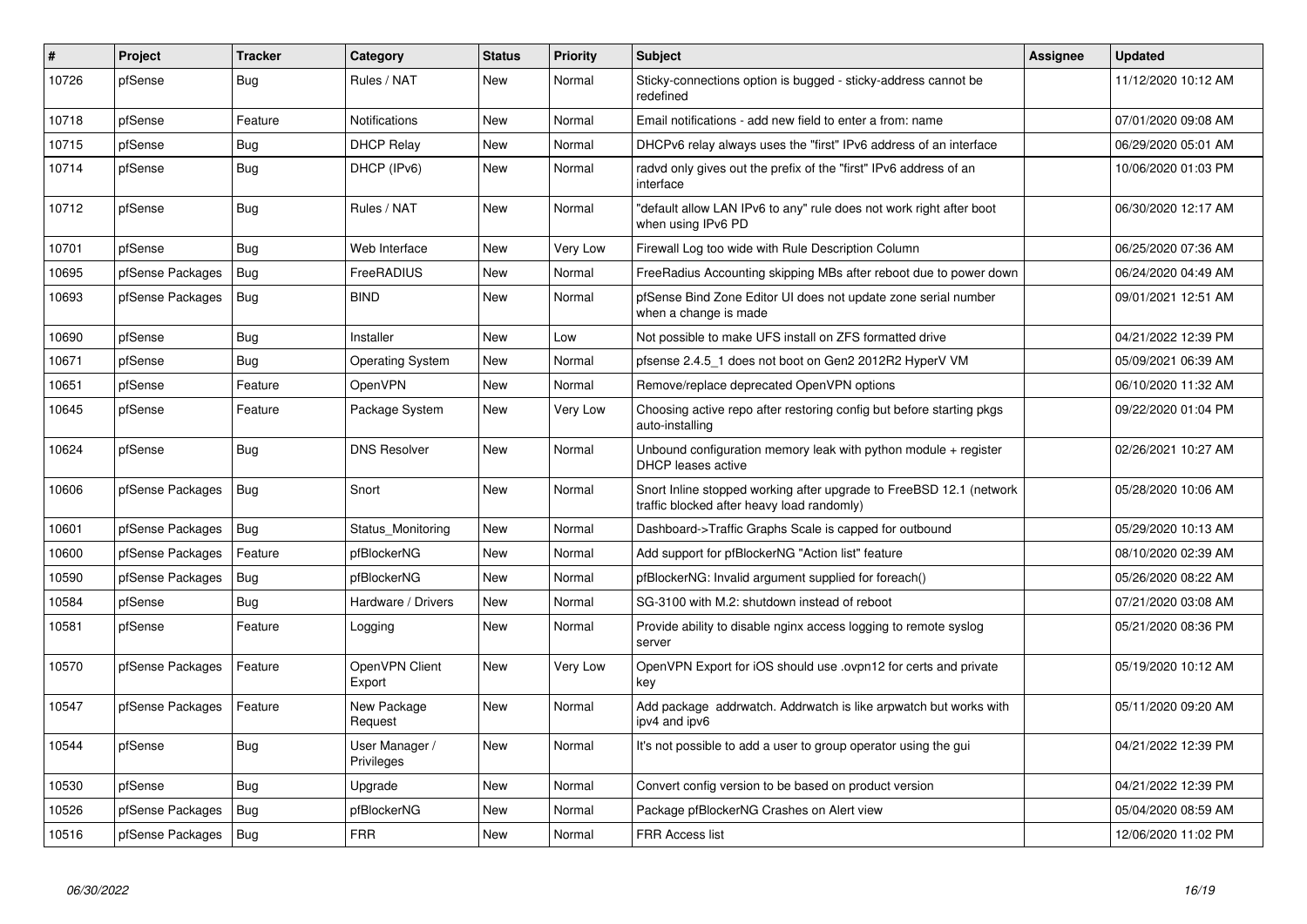| ∦     | Project          | <b>Tracker</b> | Category                 | <b>Status</b> | <b>Priority</b> | Subject                                                                                                                                                            | <b>Assignee</b> | <b>Updated</b>      |
|-------|------------------|----------------|--------------------------|---------------|-----------------|--------------------------------------------------------------------------------------------------------------------------------------------------------------------|-----------------|---------------------|
| 10514 | pfSense          | Feature        | Web Interface            | <b>New</b>    | Normal          | Add to every page an unparsed Notes field for administrative<br>reference                                                                                          |                 | 04/30/2020 06:32 PM |
| 10513 | pfSense          | Bug            | Rules / NAT              | <b>New</b>    | Normal          | State issues with policy routing and HA failover                                                                                                                   |                 | 04/21/2022 12:39 PM |
| 10503 | pfSense Packages | Bug            | <b>FRR</b>               | <b>New</b>    | Normal          | Flapping any GW in multi-WAN influences restating all IPsec tunnels<br>in FRR which leads to dropping all IPsec VTI static routes and related<br><b>BGP</b> issues |                 | 05/08/2020 07:51 PM |
| 10493 | pfSense          | Bug            | <b>IPsec</b>             | <b>New</b>    | Normal          | filter_get_vpns_list() issues                                                                                                                                      |                 | 05/06/2020 01:07 AM |
| 10487 | pfSense Packages | Bug            | Telegraf                 | <b>New</b>    | Normal          | Telegraf package not sending logs to influxdb server                                                                                                               |                 | 05/03/2020 07:09 PM |
| 10472 | pfSense Packages | Feature        | Suricata                 | <b>New</b>    | Low             | Blocked host alert table break out by timestamp and type to allow<br>sorting by date                                                                               |                 | 04/17/2020 12:46 PM |
| 10468 | pfSense          | Feature        | Web Interface            | <b>New</b>    | Normal          | Allow to download log files from WebGUI                                                                                                                            |                 | 04/17/2020 06:17 AM |
| 10467 | pfSense          | Feature        | Notifications            | <b>New</b>    | Very Low        | Email alert functionality for system health                                                                                                                        |                 | 05/21/2020 06:02 AM |
| 10466 | pfSense Packages | Feature        | Suricata                 | <b>New</b>    | Low             | Add checkbox to Suricata blocked host view to resolve all resolvable<br>IP's automatically                                                                         |                 | 02/02/2022 06:04 PM |
| 10464 | pfSense          | Todo           | Upgrade                  | <b>New</b>    | Low             | Disallow package updates when a system update is available                                                                                                         |                 | 06/30/2022 08:41 AM |
| 10446 | pfSense          | Feature        | Rules / NAT              | <b>New</b>    | <b>Very Low</b> | VIP address is not shown in firewall rules                                                                                                                         |                 | 06/09/2022 02:07 PM |
| 10436 | pfSense Packages | Bug            | softflowd                | New           | Normal          | softflowd no longer sends flow data after upgrade ( $v0.9.9$ 1 -> $v1.0.0$ )                                                                                       |                 | 06/07/2022 12:25 AM |
| 10404 | pfSense          | Feature        | <b>NTPD</b>              | <b>New</b>    | Normal          | Consider using chrony for NTP services                                                                                                                             |                 | 11/23/2021 06:59 PM |
| 10401 | pfSense          | Feature        | Dashboard                | <b>New</b>    | Normal          | Request: ability to sort/separate stopped/running Service(s) on<br>Dashboard -> Services Status widget                                                             |                 | 03/31/2020 04:48 PM |
| 10395 | pfSense          | Feature        | Dashboard                | <b>New</b>    | Low             | Add Dashboard System Information support for more PC Engines<br>APU boards                                                                                         |                 | 02/17/2022 01:02 AM |
| 10377 | pfSense Packages | Feature        | FreeRADIUS               | <b>New</b>    | Very Low        | Allow usage of TOTP (Google-Authenticator) without PIN                                                                                                             |                 | 03/30/2020 11:43 AM |
| 10370 | pfSense Packages | Bug            | ntop                     | <b>New</b>    | Normal          | ntopng Timeseries not send to InfluxDB                                                                                                                             |                 | 03/30/2020 09:42 AM |
| 10358 | pfSense Packages | Feature        | <b>FRR</b>               | <b>New</b>    | Very Low        | <b>Stage FRR Configuration Changes</b>                                                                                                                             |                 | 03/19/2020 06:48 AM |
| 10352 | pfSense          | Bug            | Authentication           | <b>New</b>    | Very Low        | RADIUS authentication fails with MSCHAPv1 or MSCHAPv2 when<br>passwords contain international characters                                                           |                 | 06/20/2022 04:04 PM |
| 10347 | pfSense Packages | Feature        | OpenVPN Client<br>Export | New           | Normal          | Request to add pull-filter                                                                                                                                         |                 | 07/29/2020 08:11 AM |
| 10345 | pfSense          | Feature        | DHCP (IPv4)              | <b>New</b>    | Normal          | DHCP lease distinction between online and offline                                                                                                                  |                 | 03/16/2020 07:56 AM |
| 10342 | pfSense          | Bug            | <b>DNS Resolver</b>      | <b>New</b>    | Normal          | Unbound domain overrides stop resolving periodically. They only<br>resume after the service has been restarted.                                                    |                 | 03/13/2020 10:35 AM |
| 10325 | pfSense          | Bug            | Notifications            | New           | Normal          | System/Advanced/Notifications/E-Mail - SMTP Notification E-Mail<br>auth password Unexpected Bahaviour                                                              |                 | 10/30/2020 08:17 AM |
| 10312 | pfSense          | Feature        | Rules / NAT              | New           | Low             | Reordering of NAT rules without dragging                                                                                                                           |                 | 03/03/2020 07:28 AM |
| 10311 | pfSense          | <b>Bug</b>     | OpenVPN                  | New           | Normal          | Too low net.link.ifgmaxlen causes packet drop under load when using<br>OpenVPN inside bridge interface under load                                                  |                 | 08/10/2021 03:10 AM |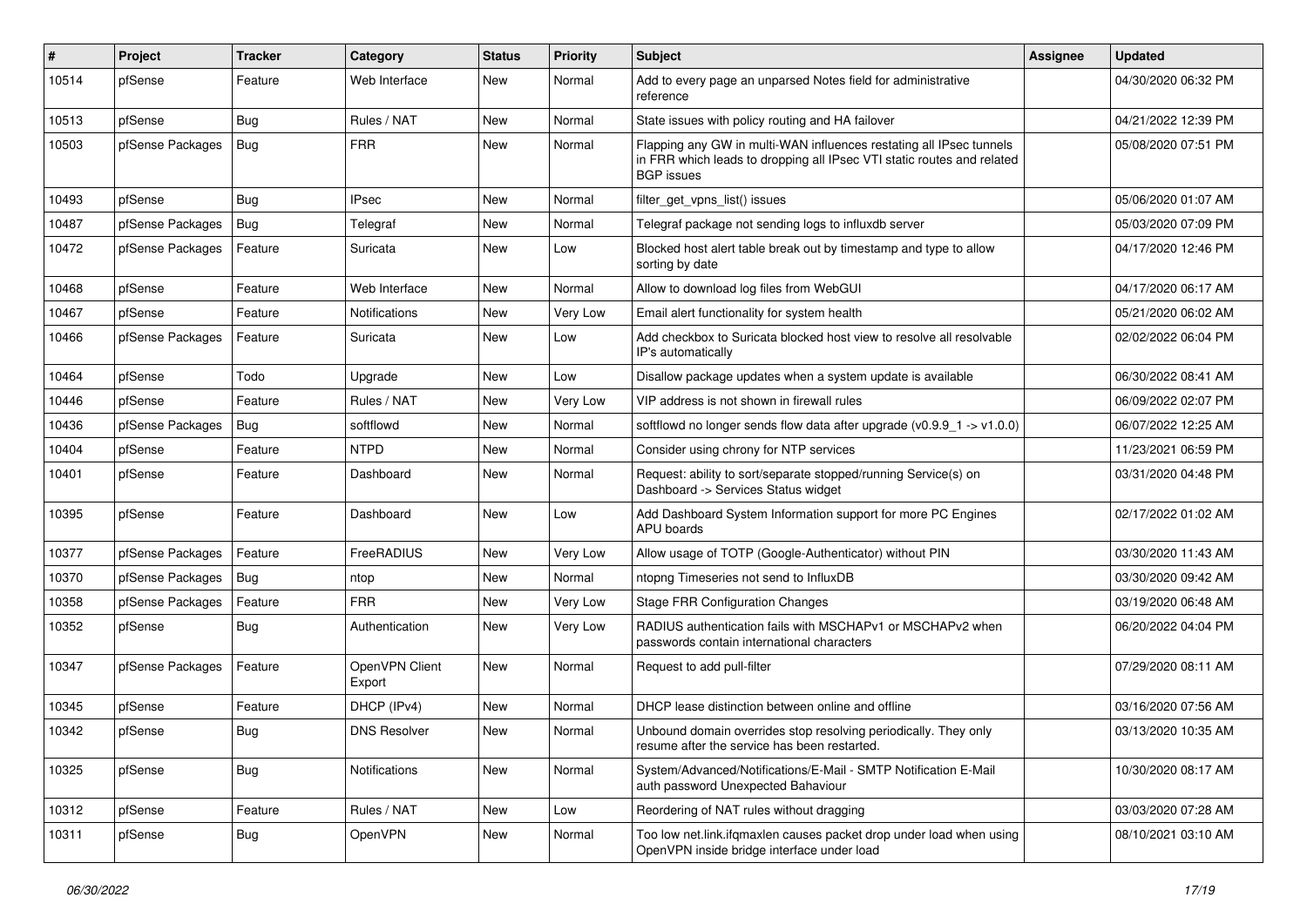| $\#$  | Project          | <b>Tracker</b> | Category                | <b>Status</b> | <b>Priority</b> | Subject                                                                                                 | <b>Assignee</b> | <b>Updated</b>      |
|-------|------------------|----------------|-------------------------|---------------|-----------------|---------------------------------------------------------------------------------------------------------|-----------------|---------------------|
| 10310 | pfSense          | <b>Bug</b>     | Upgrade                 | New           | Normal          | Systems with low RAM and several packages may temporarily fail to<br>load large tables after an upgrade |                 | 03/03/2020 07:55 AM |
| 10292 | pfSense Packages | Bug            | Suricata                | New           | Normal          | Suricata not respecting SID Mgmt list                                                                   |                 | 02/27/2020 01:02 PM |
| 10290 | pfSense          | Feature        | Aliases / Tables        | New           | Very Low        | Firewall Aliases Add button on top of list                                                              |                 | 07/10/2021 01:03 PM |
| 10280 | pfSense          | Feature        | Dashboard               | <b>New</b>    | Low             | <b>DHCP Leases widget</b>                                                                               |                 | 11/07/2020 09:18 PM |
| 10279 | pfSense Packages | Bug            | open-vm-tools           | New           | Normal          | pfSense's OpenVM Tools on ESXi 6.7 no longer provides guest vm<br>functionality                         |                 | 03/01/2020 06:07 PM |
| 10278 | pfSense Packages | Bug            | pfBlockerNG             | <b>New</b>    | Normal          | pfBlockerNG: Formatting issue on DNSBL stats page                                                       |                 | 02/24/2020 01:36 PM |
| 10277 | pfSense          | Bug            | Web Interface           | New           | Normal          | Sorting the log entries does not use year value                                                         |                 | 02/24/2020 07:46 AM |
| 10271 | pfSense          | Bug            | Web Interface           | New           | Normal          | Large number of VLAN/LANs make "Interfaces" menu hard to access                                         |                 | 02/20/2020 04:46 AM |
| 10265 | pfSense Packages | Bug            | <b>Notes</b>            | New           | Very Low        | Adding a Note with malformed title will force system restore                                            |                 | 02/27/2020 10:12 AM |
| 10258 | pfSense          | Feature        | Certificates            | New           | Very Low        | allow to sign CA                                                                                        |                 | 02/20/2020 04:20 AM |
| 10253 | pfSense Packages | Bug            | pfBlockerNG             | New           | Normal          | pfblockerng-devel uses user interface for VIP causing issues with<br>other services                     |                 | 02/11/2020 09:17 AM |
| 10252 | pfSense Packages | Bug            | pfBlockerNG             | <b>New</b>    | High            | pfblockerng-devel                                                                                       |                 | 02/11/2020 05:18 PM |
| 10250 | pfSense          | Feature        | DHCP (IPv4)             | <b>New</b>    | Very Low        | DHCP lease view by interface                                                                            |                 | 02/11/2020 07:47 AM |
| 10238 | pfSense          | Feature        | <b>Operating System</b> | New           | Very Low        | Periodic Scrub of ZFS filesystem                                                                        |                 | 12/31/2020 03:02 PM |
| 10237 | pfSense          | Feature        | Upgrade                 | <b>New</b>    | Normal          | Take ZFS snapshot on Upgrade                                                                            |                 | 04/07/2020 03:58 PM |
| 10223 | pfSense          | Feature        | Interfaces              | New           | Normal          | Add the ability to create additional loopback interfaces                                                |                 | 12/15/2020 04:35 PM |
| 10204 | pfSense          | Feature        | Interfaces              | New           | Low             | Possible clarification of Track IPv6 Interface Subnet ID                                                |                 | 01/23/2020 01:04 PM |
| 10188 | pfSense Packages | Bug            | pfBlockerNG             | New           | Normal          | Reputation tab is not working                                                                           |                 | 01/24/2020 10:06 AM |
| 10164 | pfSense Packages | Bug            | pfBlockerNG             | New           | Normal          | pfBlockerNG dashboard widget position is not maintained when<br>updating                                |                 | 01/06/2020 10:06 AM |
| 10160 | pfSense Packages | Feature        | New Package<br>Request  | New           | Normal          | Dedicated Maxmind GeoIP package including license registration                                          |                 | 01/03/2020 10:31 PM |
| 10150 | pfSense          | <b>Bug</b>     | <b>IGMP Proxy</b>       | New           | Normal          | IGMP Proxy does not scale to hundreds of streams                                                        |                 | 01/03/2020 02:56 AM |
| 10144 | pfSense          | Feature        | Web Interface           | New           | Low             | Default Sort Order, DHCP Leases                                                                         |                 | 12/31/2019 06:47 PM |
| 10143 | pfSense          | Bug            | <b>DNS Resolver</b>     | New           | Normal          | System hostname DNS entry is assigned to the wrong IP on<br>multi-wan setups                            |                 | 12/31/2019 02:33 PM |
| 10137 | pfSense          | Feature        | Package System          | New           | Normal          | net-mgmt/arpwatch: Update to 3.0                                                                        |                 | 12/30/2019 05:16 PM |
| 10000 | pfSense          | Bug            | Dynamic DNS             | New           | Normal          | Azure Dynamic DNS A and AAAA Records for Apex Zone                                                      |                 | 03/31/2020 09:03 AM |
| 9999  | pfSense Packages | Bug            | pfBlockerNG             | New           | Normal          | unbound fatal error if System Domain in DNSBL and System Domain<br>Local Zone Type is Redirect          |                 | 12/25/2019 08:10 AM |
| 9973  | pfSense Packages | Feature        | <b>NRPE</b>             | New           | Normal          | Nagios NRPE package isn't IPv6 capable                                                                  |                 | 12/20/2019 03:15 PM |
| 9942  | pfSense          | Feature        | <b>Operating System</b> | New           | Normal          | Give pfSense the possibility to change the keyboard Layout for<br>console users                         |                 | 01/22/2021 02:33 AM |